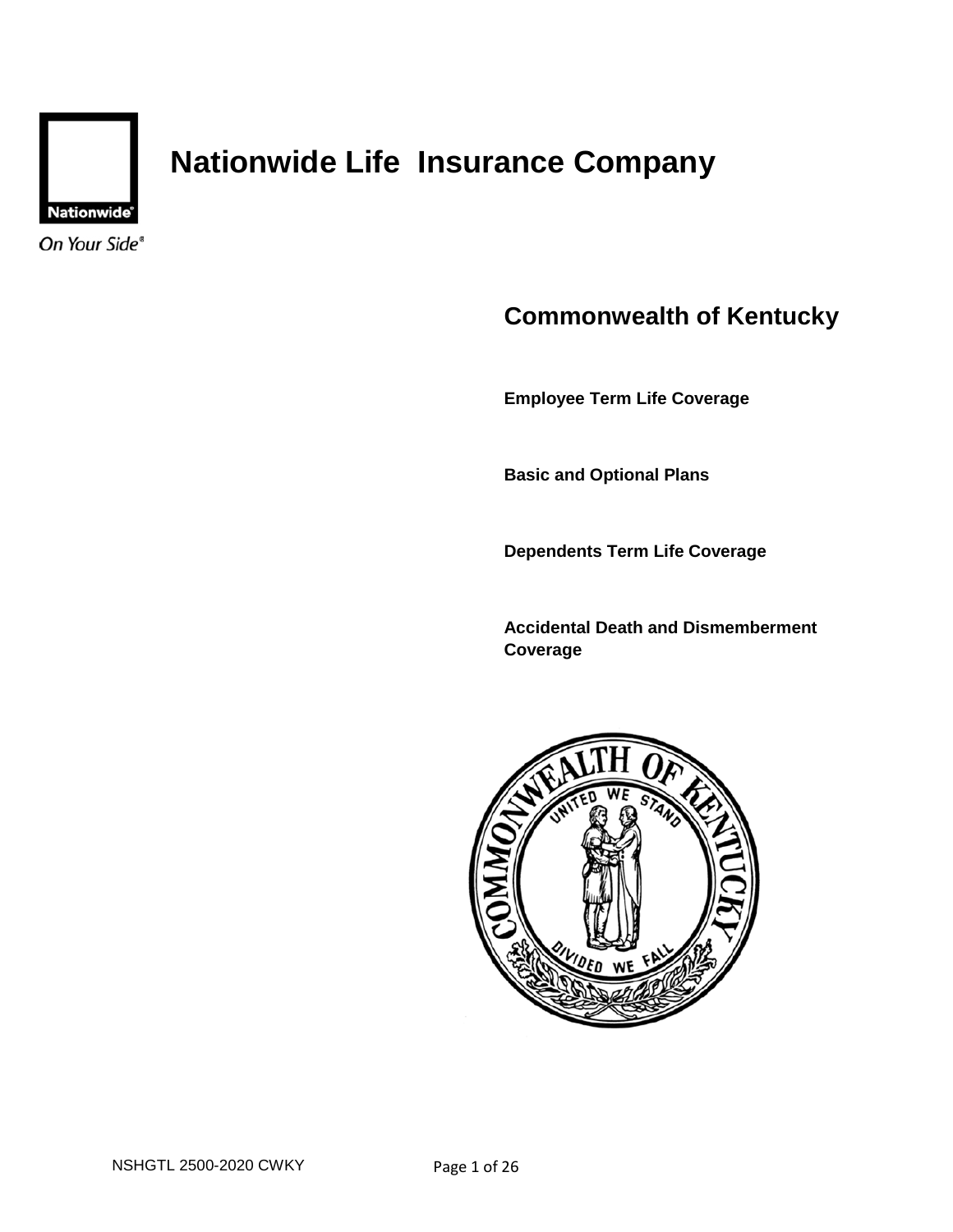# **Foreword**

*We are pleased to present you with this Certificate of Coverage. It describes the program of benefits we have arranged for you and what you have to do to be covered for these benefits.* 

*We believe this program provides worthwhile protection for you and your family.* 

*Please read this information carefully. If you have any questions about the program, we will be happy to answer them.* 

*IMPORTANT NOTICE: The Benefits and provisions of the Insurance Contract are described in this Certificate. Please read your certificate carefully and keep it in a safe place.*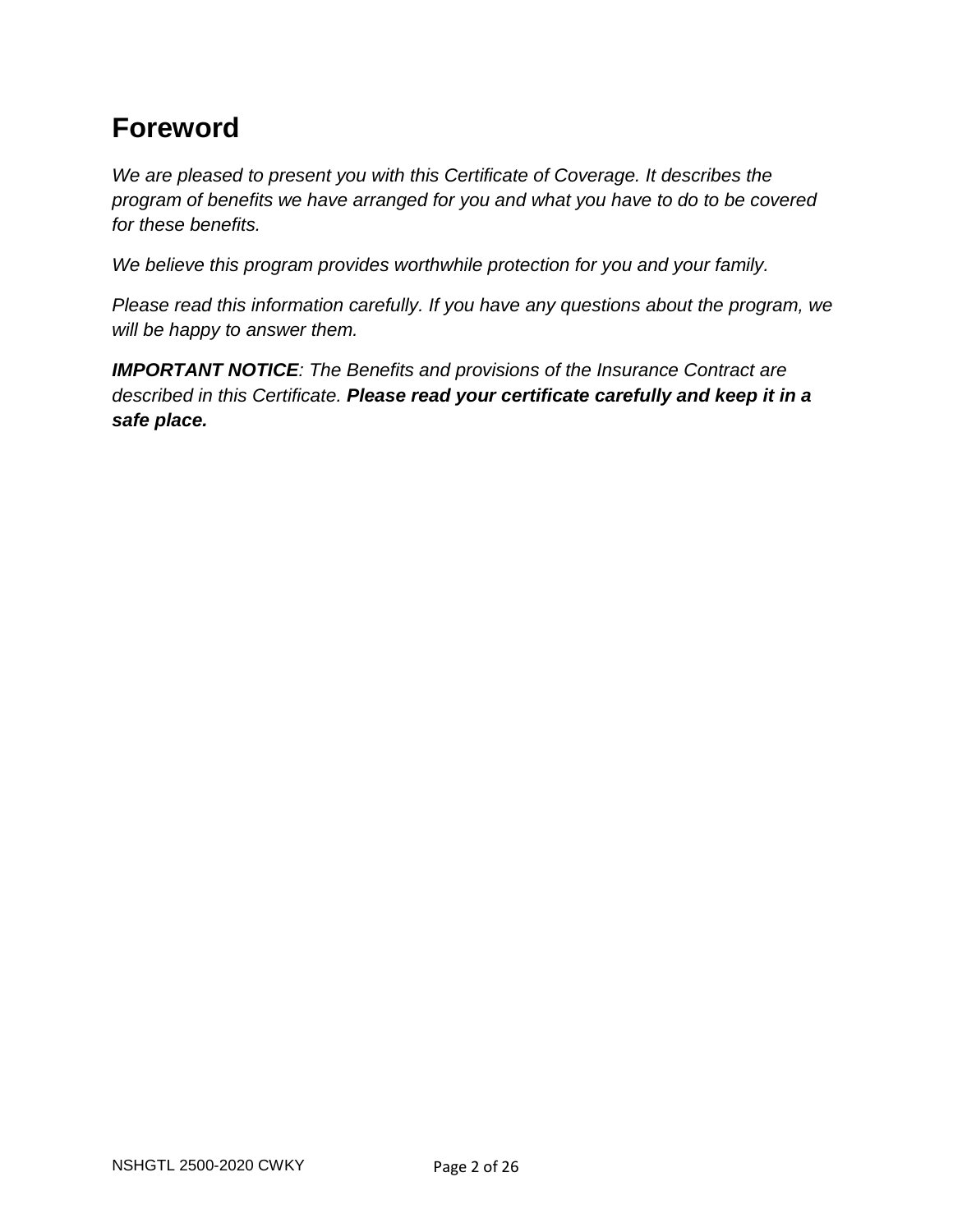# **Table of Contents**

| OPTION TO ACCELERATE PAYMENT OF DEATH BENEFITS14 |
|--------------------------------------------------|
|                                                  |
| ACCIDENTAL DEATH AND DISMEMBERMENT COVERAGE17    |
|                                                  |
|                                                  |
|                                                  |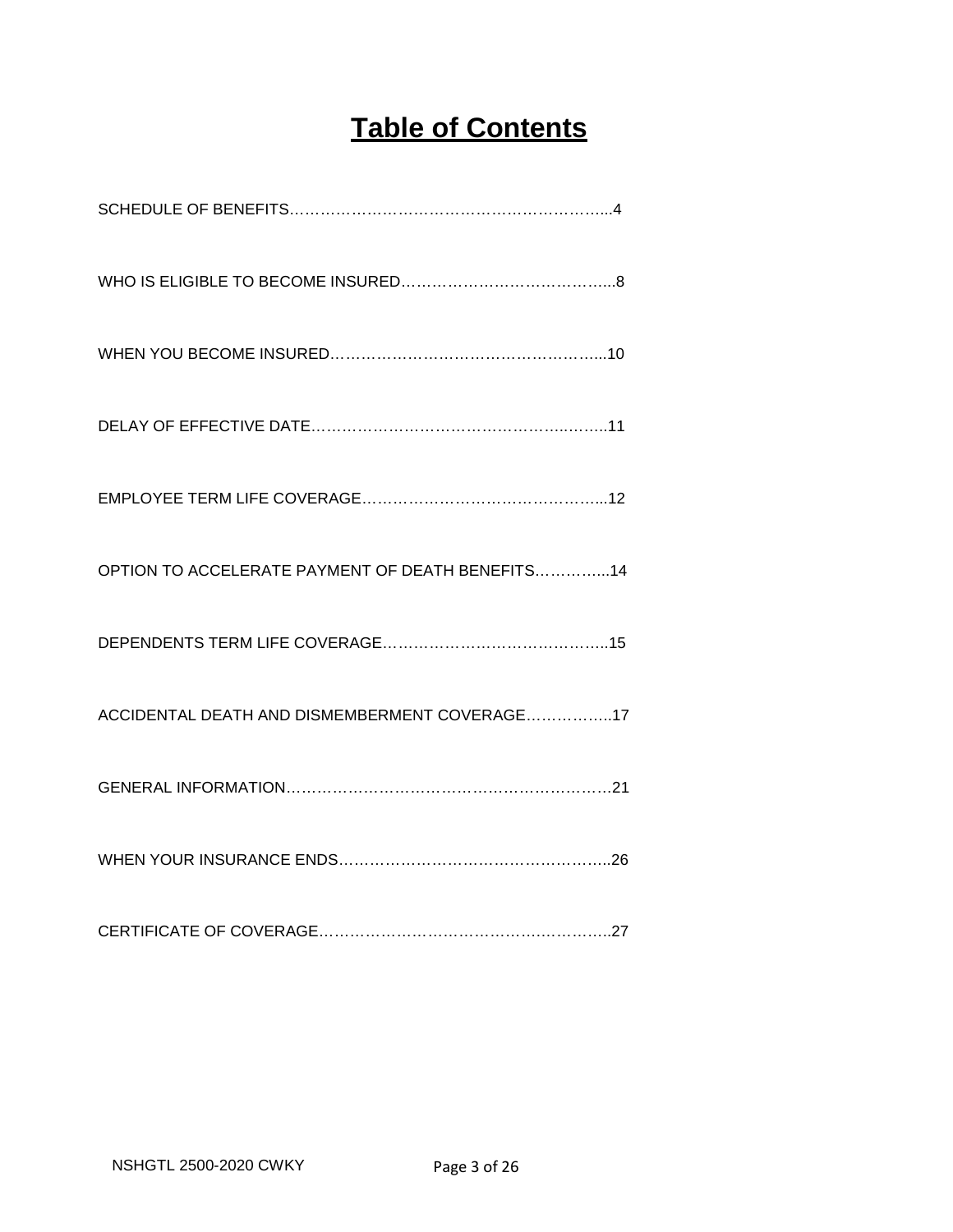# **Schedule of Benefits**

**Covered Classes:** The "Covered Classes" are regularly employed Employees of the Contract Holder who (a) contribute to one of the state administered retirement systems, and (b) are one of the following:

1) An Employee of any department, board, agency, commission, authority, or branch of state government, including federally-funded, time-limited positions and elected officials;

2) Members of the General Assembly, Judges of the Courts of Justice, Circuit Clerks, Commonwealth Attorneys, and Property Valuation Administrators;

3) Certified or classified Employees of a local board of education, including teachers;

4) Employee of a county or district board of health department that has elected to participate in the Commonwealth of Kentucky group life insurance program;

5) An Employee of a quasi-governmental agency whose Employer contributes to a state-sponsored retirement system and has elected to participate in the Commonwealth of Kentucky group life insurance program; and

6) Effective June 2011, a retiree of a state-administered retirement system who is employed in a regular full-time position for purposes of retirement coverage, but who is not eligible to contribute to one (1) of the systems administered by Kentucky Retirement Systems pursuant to KRS 61.637(17).

You are not eligible to be a Member if You are:

- 1) A temporary or seasonal Employee; or
- 2) A full-time Member of the armed forces of any country.

**Program Date: January 1, 2018.** This Certificate of Coverage describes the benefits under the Group Contract as of the Program Date.

 The benefits listed in your Certificate of Coverage are insured under a Group Contract issued by Nationwide. All benefits are subject in every way to the entire Group Contract which includes the Group Insurance Certificate. It alone forms the agreement under which payment of insurance is made.

### **BASIC EMPLOYEE TERM LIFE COVERAGE**

#### **BENEFIT AMOUNTS:**

**Amount for Each Benefit Class:** 

| <b>Benefit Classes</b> | <b>Amount of Insurance</b> |
|------------------------|----------------------------|
| <b>All Employees</b>   | \$20,000                   |

**Effect of Option to Accelerate Payment of Death Benefits:** Your amount of insurance as determined in the absence of this provision will be reduced by the amount of any Terminal Illness Proceeds paid under the Option to Accelerate Payment of Death Benefits.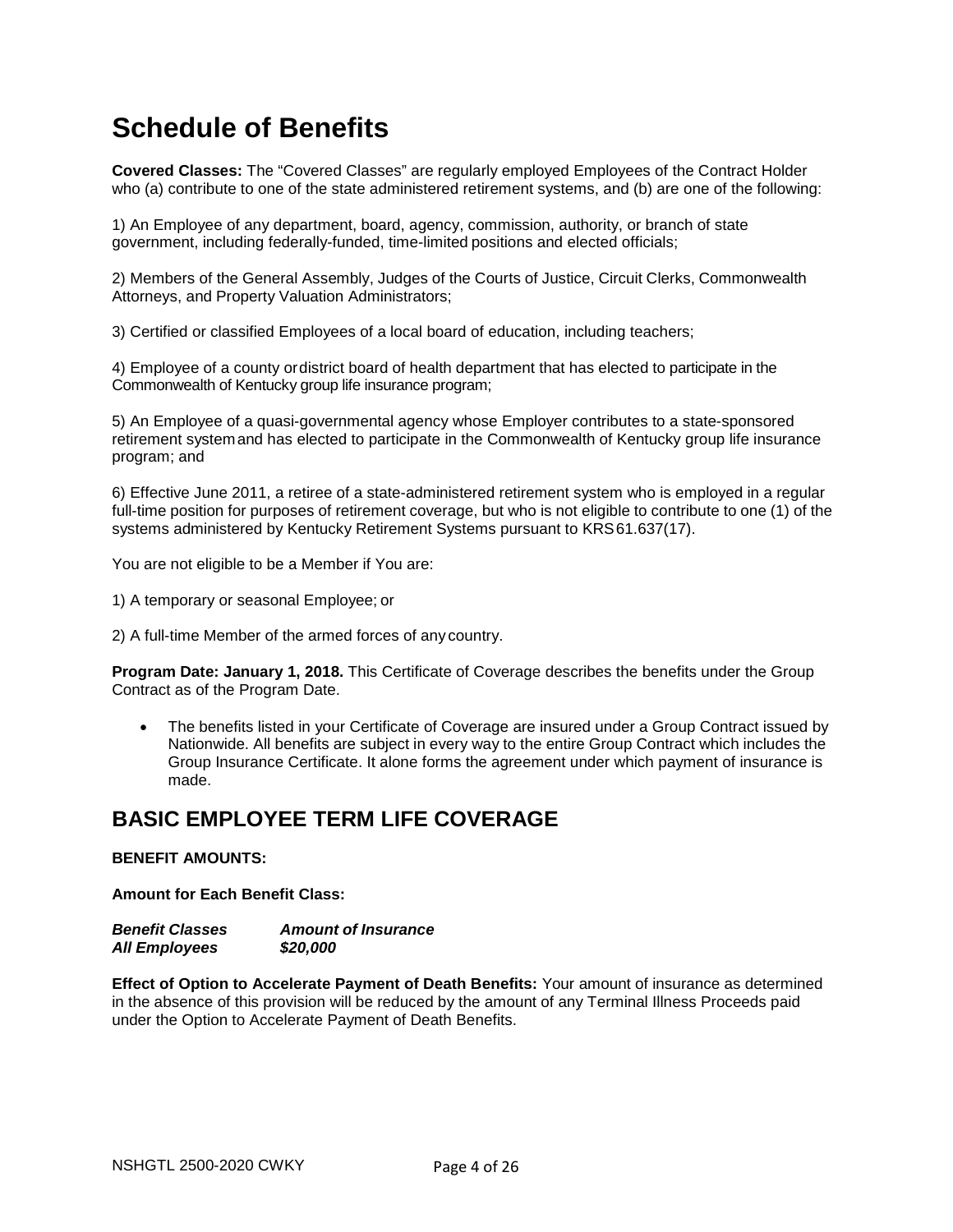## **OPTIONAL EMPLOYEE TERM LIFE COVERAGE**

You may enroll in one of the options below. The option for which You enroll will be recorded by Your Employer and reported to Nationwide.

### **BENEFIT AMOUNTS:**

| <b>Benefit Classes</b> | <b>Amount of Insurance</b> |
|------------------------|----------------------------|
| Option 1               | \$5,000                    |
| Option 2               | \$10,000                   |
| Option 3               | \$25,000                   |
| Option 4               | \$50,000                   |
| Option 5               | \$100,000                  |
| Option 6               | \$150,000                  |

If You request an increase without a qualifying event, You must give evidence of insurability. The amount of Your insurance will be increased provided Nationwide determines, in Nationwide's sole discretion, that the evidence is satisfactory and You meet the Active Work Requirement.

If You request a decrease, the amount of Your insurance will be decreased effective the first day of the month following the date of Your written request.

**Effect of Option to Accelerate Payment of Death Benefits:** Your amount of insurance as determined in the absence of this provision will be reduced by the amount of any Terminal Illness Proceeds paid under the Option to Accelerate Payment of Death Benefits.

## **DEPENDENTS TERM LIFE COVERAGE**

You may enroll Your Qualified Dependents in one of the plans listed below. Your Benefit Class is determined by the classification of Your Dependents and the amount for which You enroll as shown in this table.

| <b>Amount of</b><br>Qualified<br><b>Insurance</b><br><b>Dependents</b><br><b>Benefit</b> |          |         |         |          |         |
|------------------------------------------------------------------------------------------|----------|---------|---------|----------|---------|
| <b>Class</b>                                                                             | Plan A   | Plan B  | Plan C  | Plan D   | Plan E  |
| Spouse                                                                                   | \$10,000 | \$5,000 | \$5,000 | \$10,000 | \$0     |
| Child To 6<br>months                                                                     | \$2,500  | \$1,500 | \$0     | \$0      | \$2,500 |
| Child 6<br>months to<br>26 years                                                         | \$5,000  | \$3,000 | \$0     | \$0      | \$5,000 |

|                                  | <b>Plan F</b> | <b>Plan G</b> | Plan H   |
|----------------------------------|---------------|---------------|----------|
| Spouse                           | \$20,000      | \$20,000      |          |
| Child To 6<br>months             | \$2,500       |               | \$2,500  |
| Child 6<br>months to<br>26 years | \$10,000      |               | \$10,000 |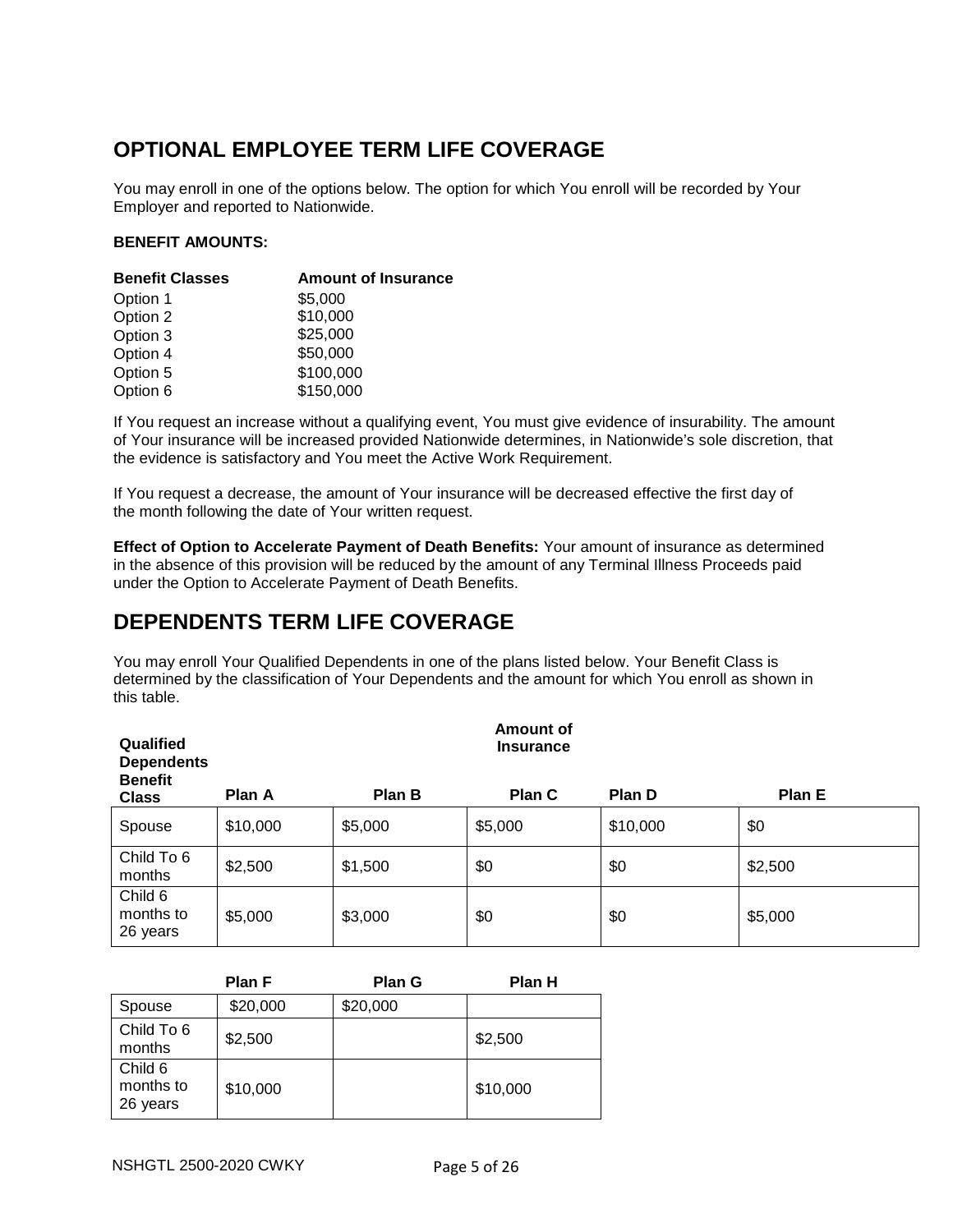For all optional insurance, the benefits payable are limited if the participant or the participant's insured dependent commits suicide, while sane or insane, within two years of the issue date. In such case, liability will be limited to a return of all premiums paid during the policy period.

### **ACCIDENTAL DEATH AND DISMEMBERMENT COVERAGE**

#### **BENEFIT AMOUNTS UNDER BASIC EMPLOYEE ACCIDENTAL DEATH AND DISMEMBERMENT INSURANCE:**

**Amount for Each Benefit Class:** Your Accidental Death and Dismemberment benefit equals the amount for which You are insured under the Basic Employee Term Life Coverage. For this purpose only, that amount will be the amount as determined above, except that if Your Basic Employee Term Life Coverage is reduced by any amount paid under the Option to Accelerate Payment of Death Benefits, that reduction will not apply to this Coverage.

#### **BENEFIT AMOUNTS UNDER OPTIONAL EMPLOYEE ACCIDENTAL DEATH AND DISMEMBERMENT INSURANCE:**

**Amount for Each Benefit Class:** Your Accidental Death and Dismemberment benefit equals the amount for which You are insured under the Optional Employee Term Life Coverage. For this purpose only, that amount will be the amount as determined above; except that if Your Optional Employee Term Life Coverage is reduced by any amount paid under the Option to Accelerate Payment of Death Benefits, that reduction will not apply to this Coverage.

#### **ADDITIONAL BENEFITS UNDER BASIC AND OPTIONAL EMPLOYEE ACCIDENTAL DEATH AND DISMEMBERMENT INSURANCE:**

For the purposes of determining benefits under the Coverage, Amount of Insurance does not include any additional amount payable as shown below:

**Additional Benefit for Seat Belt and Airbag:** If a Benefit due to Your Accidental Loss of life becomes payable under the terms of the Insurance Contract and You were: Wearing a Seat Belt, an additional amount equal to the lesser of:

> 1) 10% of Your Amount of Insurance; and 2) \$15,000

In an Automobile equipped with Air Bag(s), an amount equal to the lesser of:

1) 10% of Your Amount of Insurance; and 2) \$10,000

**Additional Benefit for Repatriation:** If You sustain a covered Accidental Loss of life more than 75 miles from Your normal place of residence, the Insurance Contract will pay no more than \$5,000 toward the transportation of the deceased body.

**Additional Benefit for Common Carrier Accident:** If You sustain a covered Accidental Injury as a result of a Common Carrier Accident, an Additional Benefit of 50% of the amount payable for the Covered Loss will be paid.

## **OTHER INFORMATION**

NSHGTL 2500-2020 CWKY Page 6 of 26

.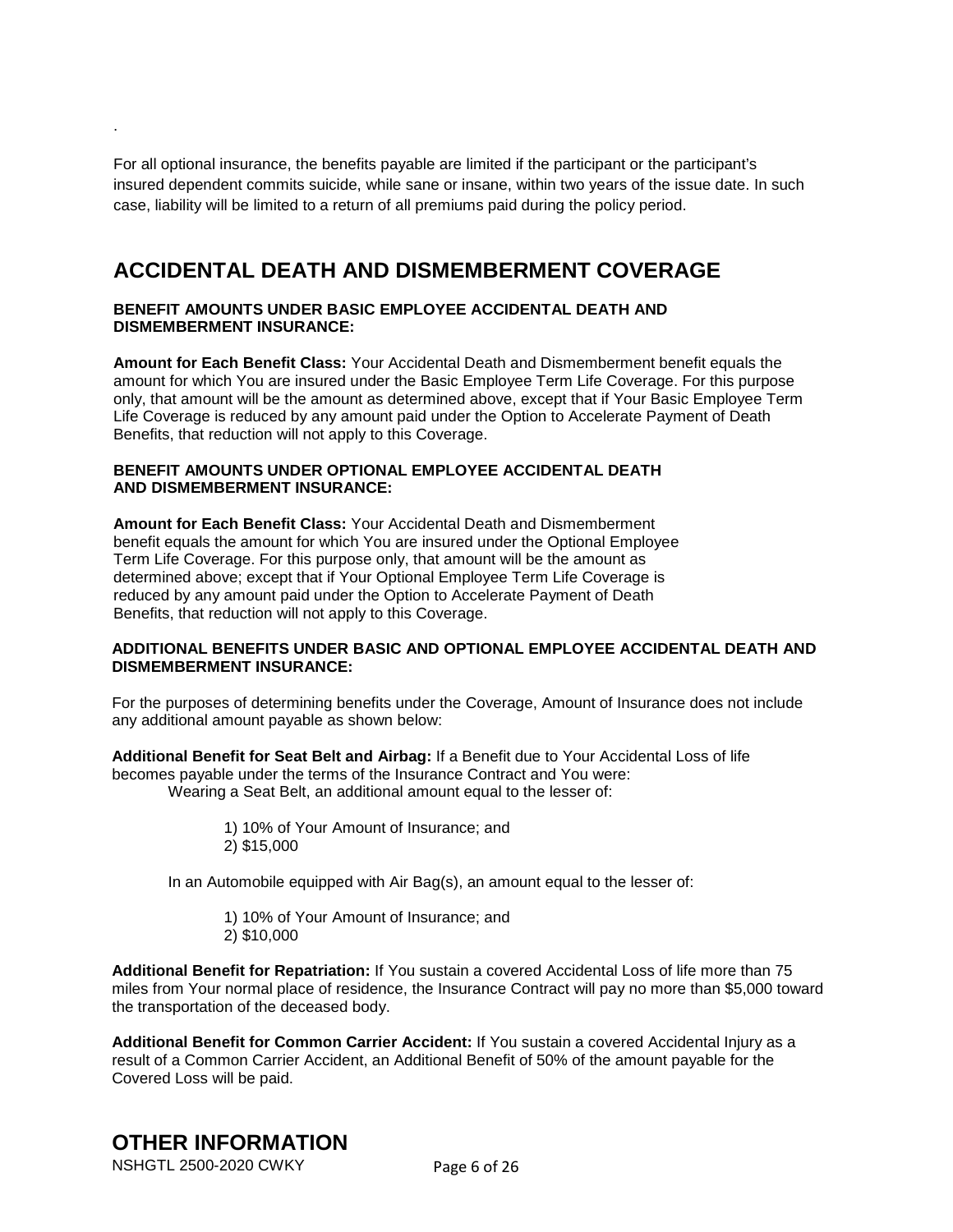### **Contract Holder:** COMMONWEALTH OF KENTUCKY

#### **Group Contract No:** NP01002

**Cost of Insurance:** Insurance under the Coverage(s) listed below is Non-Contributory Insurance.

Basic Employee Term Life Coverage

Basic Accidental Death and Dismemberment Coverage

Insurance under the other Coverage(s) in the Certificate is Contributory Insurance. You will be informed of the amount of Your contribution when You enroll. Any contribution due but unpaid at Your death will be deducted from the death benefit.

**Nationwide's Address:** 

**Nationwide Insurance One Nationwide Plaza Columbus, Ohio 43215** 

### **WHEN YOU HAVE A CLAIM**

Each time a claim is made, it should be made without delay. Please contact your Employer or the Commonwealth of Kentucky, Group Life Insurance Branch to request a claim form. Once the claim form is received, make sure to follow all instructions and guidelines on the form.

For all optional insurance, issued after January 1, 2012, the benefits payable are limited if the participant or the participant's insured dependent commits suicide, while sane or insane, within two years of the issue date. In such case, liability will be limited to a return of all premiums paid during the policy period.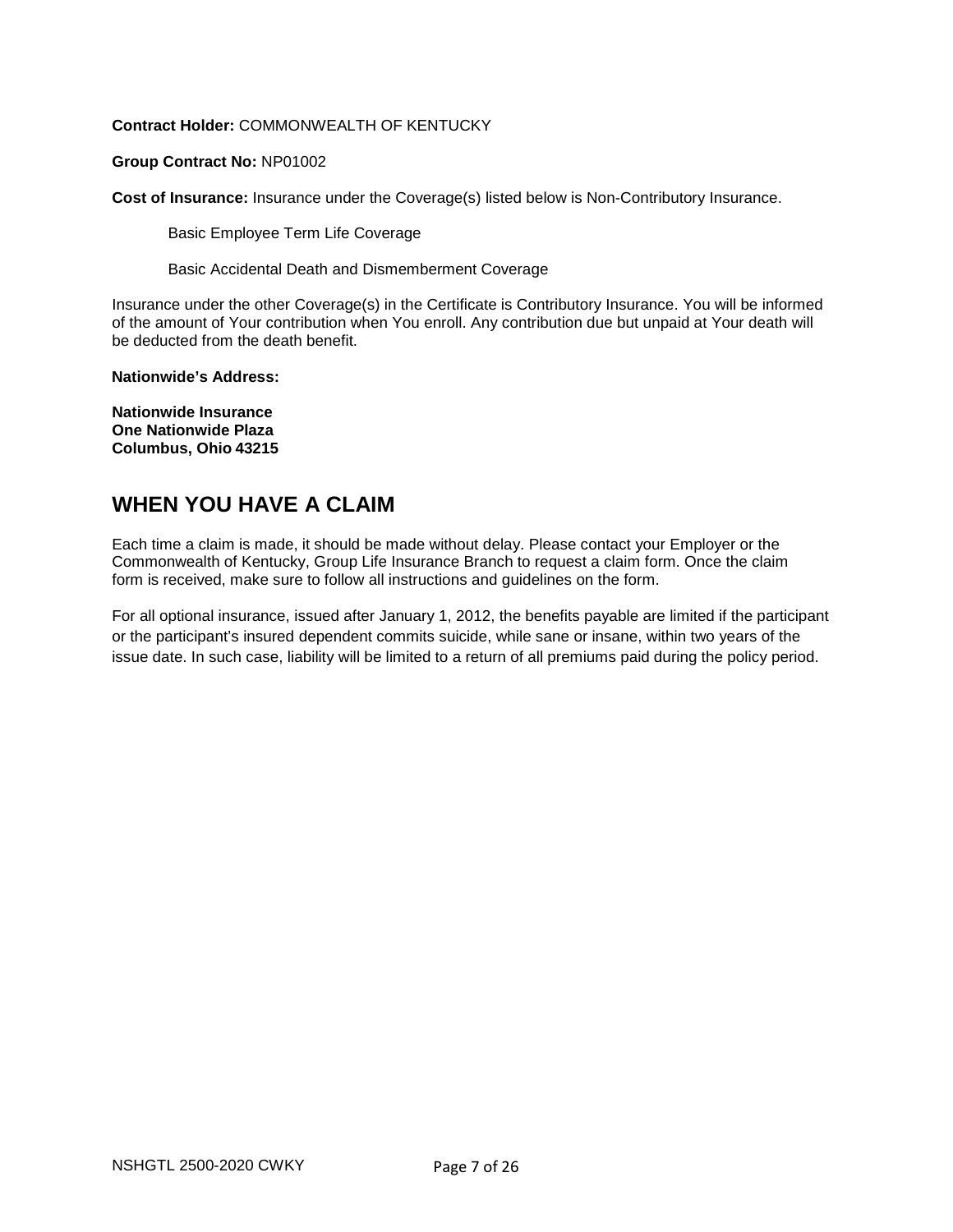# **Who is Eligible to Become Insured?**

### **FOR EMPLOYEE INSURANCE**

### **You are eligible for Employee Insurance while:**

- You are a full-time Employee of the Employer; and
- You are in a Covered Class; and
- You have completed the Employment Waiting Period, if any. You may need to work for the Employer for a continuous full-time period before You become eligible for the Coverage. This continuous period is fulfilled upon attainment of the first day of the second calendar month following the date You become a Member. This period must be agreed upon by the Employer and Nationwide.
- **You are full-time** if You are regularly working for the Employer at least the number of hours for Your class.

**Your class** is determined by the Contract Holder. This will be done under the Contract Holder's rules, on dates the Contract Holder establishes. The Contract Holder must not discriminate among persons in like situations. You cannot belong to more than one class for insurance on each basis, Contributory or Noncontributory Insurance, under a Coverage. "Class" means Covered Class, Benefit Class or anything related to work, such as position, which affects the insurance available.

**Exceptions:** A full-time Employee working for two Employers that participate in the Commonwealth's group life insurance program *will only be eligible for one life Insurance Contract* under the Commonwealth contract. In this instance, You will be considered an Employee of only one of those agencies. Your service with the other participating Employer(s) will be treated as service with that one. The rules for obtaining Employee Insurance are in the When You Become Insured section.

### **FOR DEPENDENTS INSURANCE**

#### **You are eligible for Dependents Insurance while:**

- You are eligible for Employee Insurance; and
- You have a Qualified Dependent.

#### **Qualified Dependents:**

#### **These are the persons for whom You may obtain Dependents Insurance:**

- Your spouse to whom You are legally married.
- Your unmarried children from live birth to 26 years old.

Your children include Your legally adopted children, children placed with You for adoption prior to legal adoption, and each of Your stepchildren and foster children who depend on You for support and maintenance. A child placed with You for adoption prior to legal adoption is considered Your Qualified Dependent from the date of placement for adoption, and is treated as though the child is a newborn child born to You. Qualified Dependent also includes other children that depend on You for support and live with You in a regular parent-child relationship.

### **Exceptions:**

- 1. The age 26 does not apply to a child who depends on You for support and maintenance, and who is incapacitated and proof of incapacity is furnished to Us within 31 days of attainment of the limiting age.
- 2. Your spouse or child is not Your Qualified Dependent while on active duty in the armed forces of any country.

The rules for obtaining Dependents Insurance are in the When You Become Insured section.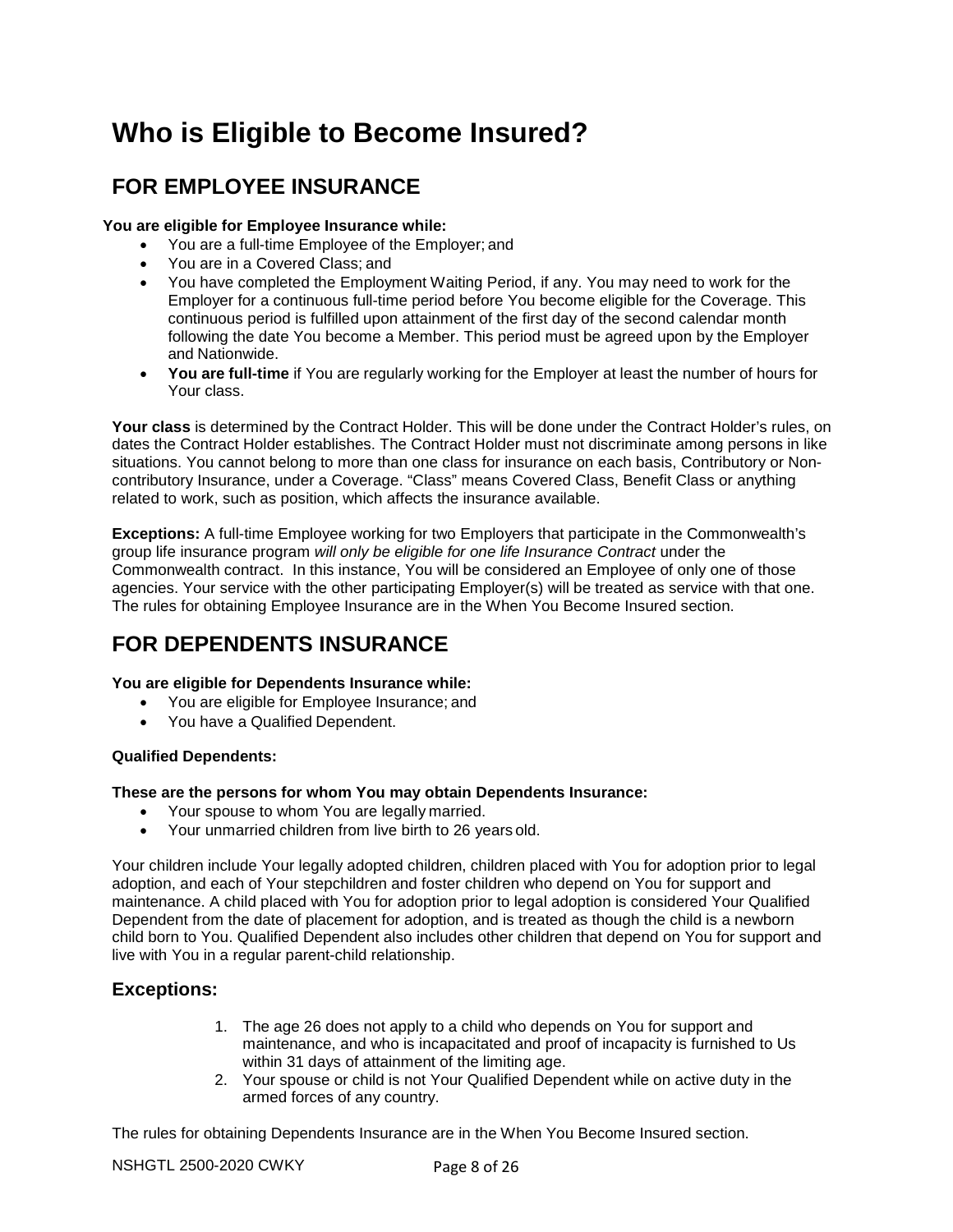# **When You Become Insured**

## **FOR EMPLOYEE INSURANCE**

Your Employee Insurance under a Coverage will begin the first day on which:

- You have enrolled, if the Coverage is Contributory Insurance;
- You are eligible for Employee Insurance;
- You are in a Covered Class for that insurance;
- You have met any evidence requirement for Employee Insurance;
- Your insurance is not being delayed under the Delay of Effective Date section below; and
- That Coverage is part of the Group Contract.

For Contributory Insurance, You must enroll on a form approved by Nationwide and agree to pay the required contributions. Your Employer will advise you of the amount of Your required contribution when You enroll.

At any time, the benefits for which You are insured are those for Your class, unless otherwise stated.

**When evidence is required:** In any of these situations, You must provide evidence of insurability. This requirement will be met when Nationwide determines, in Nationwide's sole discretion, that the evidence is satisfactory. Evidence of insurability is required:

- 1) For Contributory Insurance, when You enroll more than 35 days after You could first be covered;
- 2) When You enroll after any of Your insurance under the Group Contract ends because You did not pay a required contribution; and
- 3) If You have not met a previous evidence requirement to become insured under any Nationwide group contract covering Employees of the Employer.

## **FOR DEPENDENTS INSURANCE**

Your Dependents Insurance under a Coverage for a person will begin the first day on which all of these conditions are met:

- You have enrolled for Dependents Insurance under the Coverage;
- The dependent is Your Qualified Dependent;
- You are in a Covered Class for that insurance;
- You are insured for the Employee Insurance, if any, under that Coverage. To insure a Qualified Dependent under the Dependents Term Life coverage, You must be insured under Employee Term Life Coverage offered through the Group Contract;
- You have met any evidence requirement for that Qualified Dependent;
- Your insurance for that Qualified Dependent is not being delayed under the Delay of Effective Date section below; and
- Dependents Insurance under that Coverage is part of the Group Contract.

For Contributory Insurance, You must enroll on a form approved by Nationwide and agree to pay the required contributions. Your Employer will advise you of the amount of any contribution when You enroll.

At any time, the Dependents Insurance benefits for which You are insured are those for Your class, unless otherwise stated.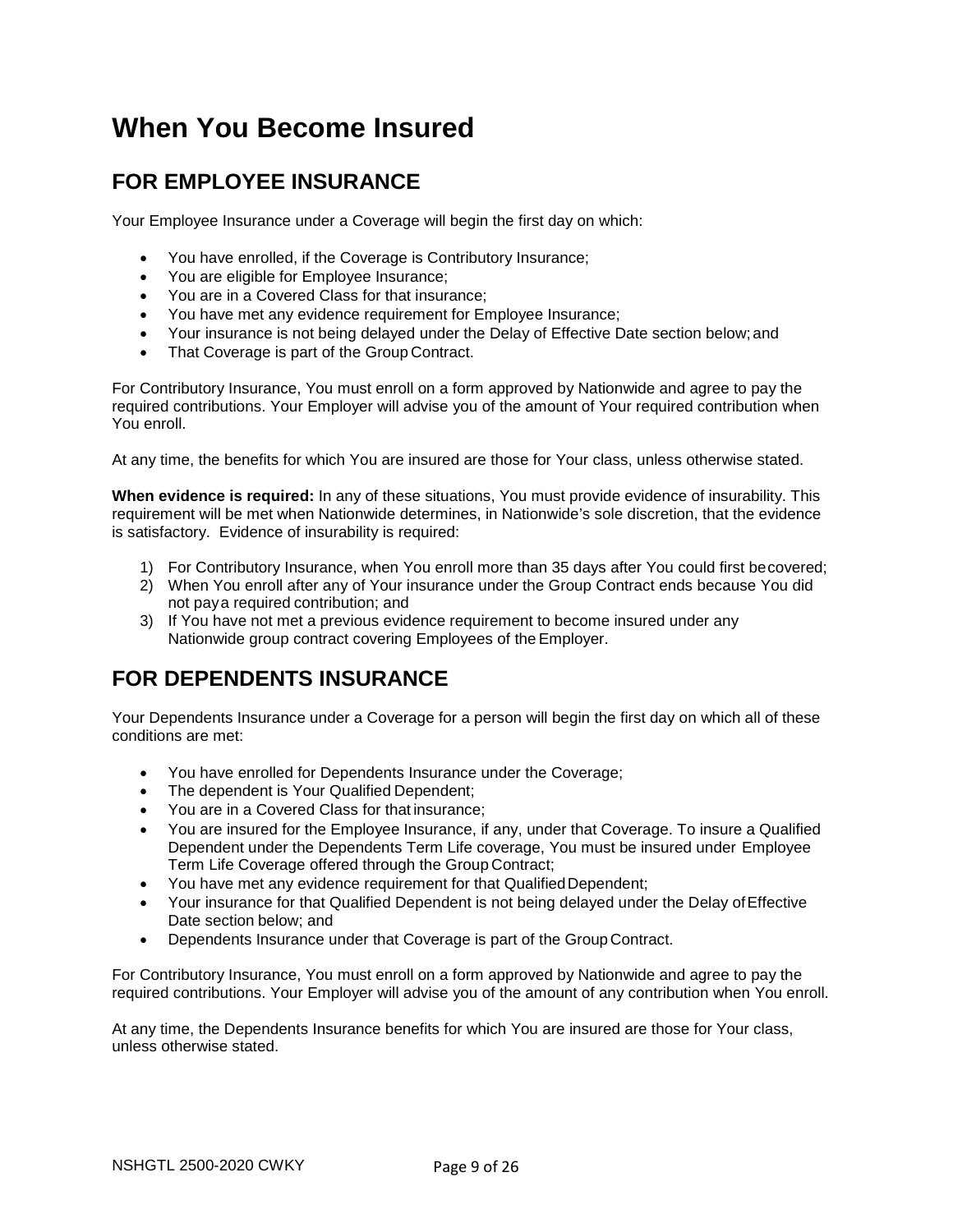**When evidence is required:** In any of these situations, You must give evidence of insurability for a Qualified Dependent spouse. This requirement will be met when Nationwide determines, in Nationwide's sole discretion, that the evidence is satisfactory. Evidence is not required for a Qualified Dependent child.

Evidence of insurability is required:

- 1) For Contributory Insurance, when You enroll for Dependents Insurance under a Coverage more than 35 days after You are first eligible for Dependents Insurance;
- 2) When You enroll for Dependents Insurance after any insurance under the Group Contract ends because You did not pay a required contribution; and
- 3) If the Qualified Dependent is a person for whom a previous requirement for evidence of insurability has not been met, provided the evidence was required for that person to become covered for an insured, as a Dependent of an Employee, and that insurance is or was under any Nationwide group contract for Employees of the Employer.

While You are insured for Dependents Insurance, the evidence requirement will not apply to a new Dependent.

**Change in Family Status:** It is important that You inform the Employer promptly when You first acquire a Qualified Dependent. You should also inform the Employer if Your Dependents Insurance status changes from one to another of these categories:

- No Qualified Dependents;
- Qualified Dependent spouse only;
- Qualified Dependent spouse and children; or
- Qualified Dependent children only.

In the event of a family status change, premium will only be refunded up to a maximum of 120 days or when the family status change occurred, whichever is less. {*Amendment #5 NSHGTL 2400 CWKY 5 12/26/2019*}

If You are insured under a Coverage for one or more children, You need not report additional children.

Forms are available for reporting these changes.

# **Delay of Effective Date**

### **FOR EMPLOYEE INSURANCE**

Your Employee Insurance under a Coverage will be delayed if You do not meet the Active Work Requirement on the day Your insurance would otherwise begin. Instead, it will begin on the first day You meet the Active Work Requirement and the other requirements for the insurance. The same delay rule will apply to any change in Your insurance that is subject to this section. If You do not meet the Active Work Requirement on the day that change would take effect, it will take effect on the first day You meet that requirement.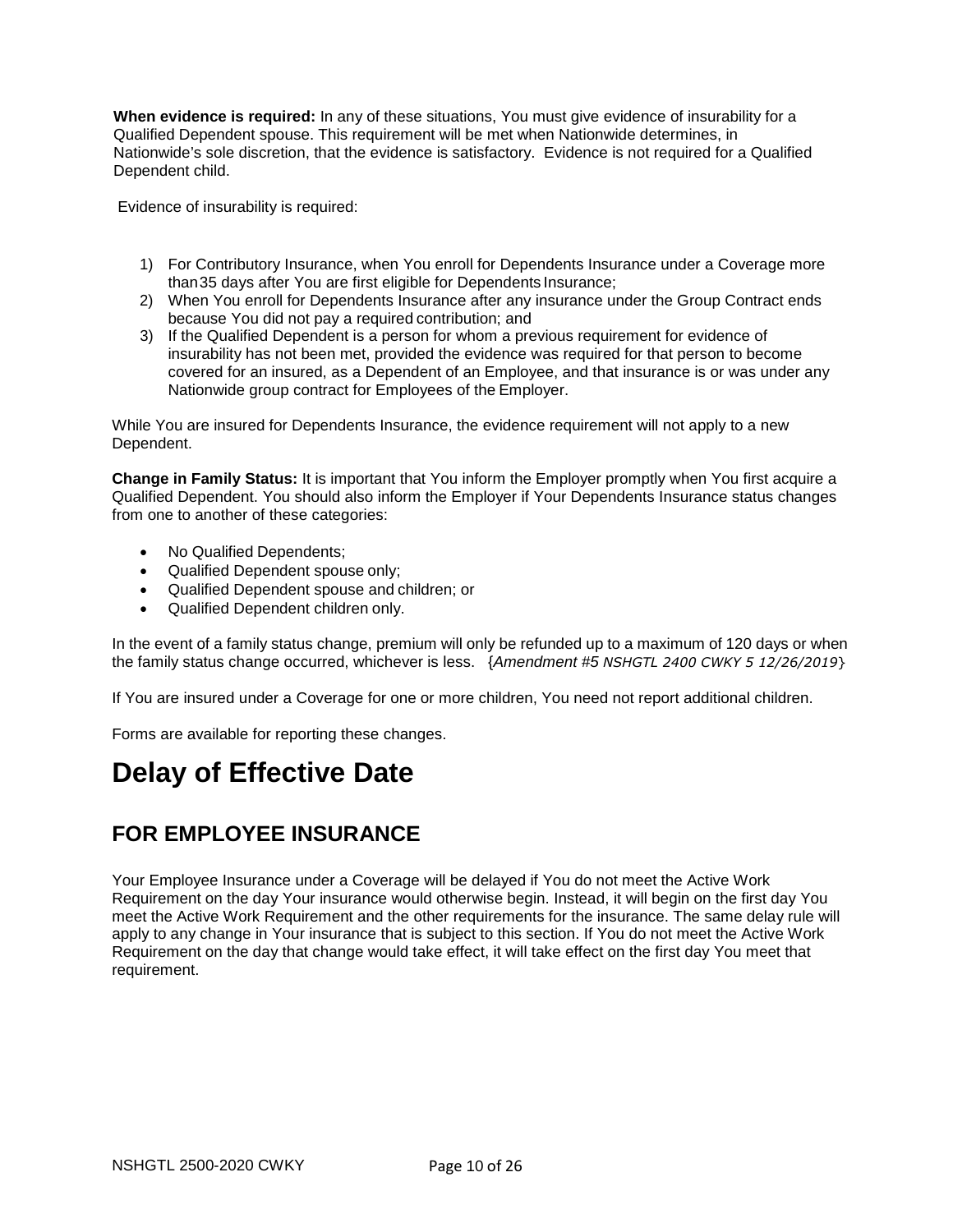# **Employee Term Life Coverage**

## **FOR YOU ONLY**

### **A. DEATH BENEFIT WHILE A COVERED PERSON**

If You die while a Covered Person, the amount of Your Employee Term Life Insurance under this Coverage is payable when Nationwide receives written proof of death. For all optional insurance issued after January 1, 2012, the benefits payable are limited if the participant or the participant's insured dependent commits suicide, while sane or insane, within two years of the issue date. In such case, liability will be limited to a return of all premiums paid during the policy period.

### **B. DEATH BENEFIT DURING CONVERSION PERIOD**

A death benefit is payable under this section B if You die:

- 1) within 31 days after You cease to be a Covered Person; and
- 2) while entitled under section C to convert Your Employee Term Life Insurance under this Coverage to an individual contract.

The amount of the benefit is equal to the amount of Employee Term Life Insurance under this Coverage that You are entitled to convert. Benefits are payable when Nationwide receives written proof of death, even if You did not apply for conversion.

### **C. CONVERSION PRIVILEGE**

If Your Employee Term Life Insurance offered through the Group Contract ceases for one of the reasons stated below, You may convert all or part of Your Employee Term Life Insurance to an individual life insurance contract. Evidence of insurability is not required. The reasons are:

- 1) Your employment terminates while the Insurance Contract is in force;
- 2) Your membership in a Covered Class terminates; or
- 3) The Insurance Contract terminates or the Insurance Contract is amended to cancel the insurance on the Covered class under which You were insured as shown in the Schedule of Benefits. You must have been insured under the Group Contract for at least 5 years.

Any such conversion is subject to the rest of this section C.

**Availability:** You must apply for the individual conversion policy and pay the first month's premium within 31 days after Your group Employee Term Life Insurance ceases.

**Individual Contract Rules:** The individual contract must conform to the following:

Amount: Your individual conversion policy will not be for an amount that is more than Your group Employee Term Life Insurance under this Coverage when Your insurance ends. But, if Your group Employee Term Life Insurance coverage ends because all term life insurance under the Group Contract for Your class ends, the total amount of individual insurance which You may get in place of all Your life insurance then ending under the Group Contract will not exceed the lesser of the following:

- 1) The total amount of all Your life insurance then ending under the Group Contract reduced by the amount of group life insurance from any carrier for which You are or become eligible within the next 31 days or
- 2) \$10,000.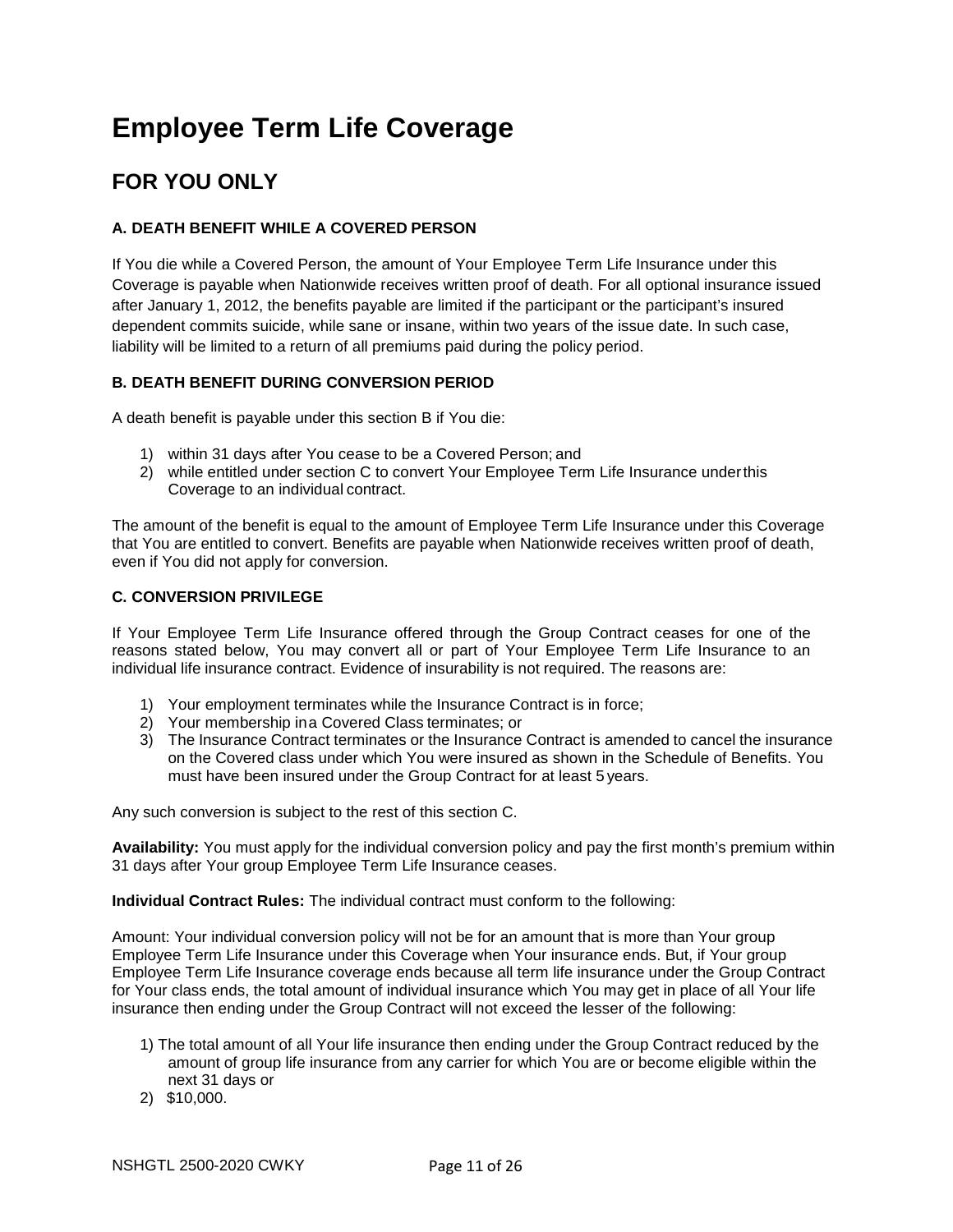Form: Your individual conversion policy may be any form of a life insurance contract that:

- 1) conforms to Title VII of the Civil Rights Act of 1964, as amended, having no distinction based on sex; and
- 2) is one that Nationwide usually issues at the age and amount for which You apply.

This does not include term insurance or a contract with disability or supplementary benefits.

Premium: The premium for Your individual conversion policy will be based on Nationwide's rate as it applies to the form and amount and to Your class of risk and age at the time.

Effective Date: Your individual conversion policy will be effective at the end of the 31-day period during which You may apply for it.

Any death benefit provided under a section of this Coverage is payable according to that section and the Beneficiary and Mode of Settlement Rules.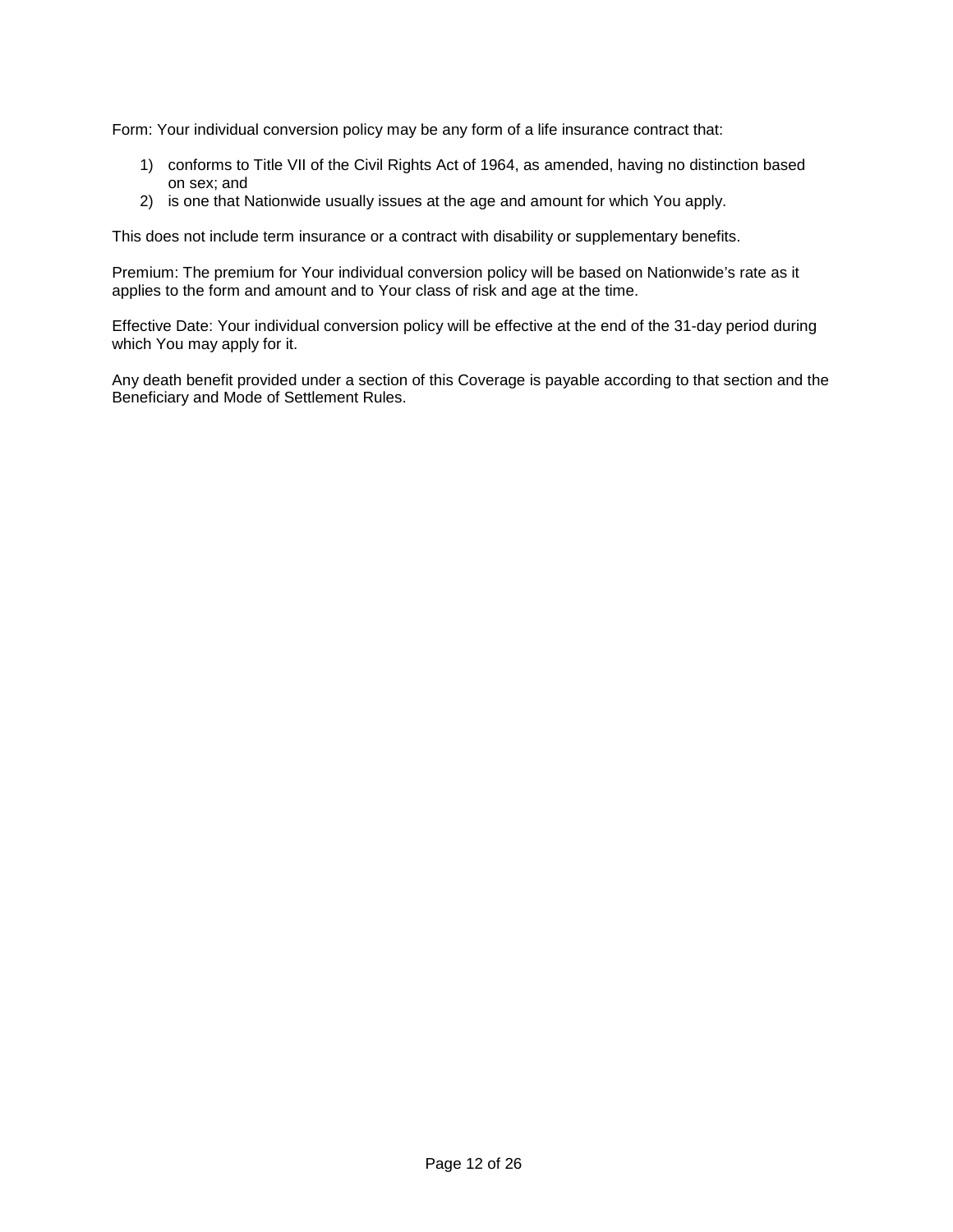## **OPTION TO ACCELERATE PAYMENT OF DEATH BENEFITS**

The following is added to the Employee Term Life Coverage provision:

### **Definitions**

- **Terminally Ill Employee**: An employee whose life expectancy is 12 months or less.
- **Terminal Illness Proceeds**: The amount of Employee Term Life Insurance that You may elect to place under this option. The Terminal Illness Proceeds are equal to 75% of the amount in force on Your life on the date Nationwide received the proof that You are a Terminally Ill Employee, but not more than \$250,000.

**Option:** If You become a Terminally Ill Employee while insured under the Employee Term Life Insurance Coverage provision or while Your death benefit protection is being extended under the Employee Term Life Insurance Coverage provision, You may elect to have the Terminal Illness Proceeds placed under this option. That election is subject to the conditions set forth below.

**Payment of Terminal Illness Proceeds:** If You elect this option, Nationwide will pay the Terminal Illness Proceeds You place under this option in one sum when it receives proof that You are a Terminally Ill Employee.

If You do not want the Terminal Illness Proceeds in one sum, You may elect to have them paid in 12 equal monthly installments. The first monthly payment will be due when Nationwide receives proof that You are a Terminally Ill Employee. The other payments are due on the same day of each subsequent month.

**To Whom Payable:** The benefits under the Accelerated Payment of Death Benefits provision are payable to You.

**Amount Due But Unpaid at Your Death:** If You elect the Accelerated Payment of Death Benefits to be paid in monthly installments and You die before all payments have been made, Nationwide will pay Your Beneficiary or Beneficiaries determined under the Beneficiary Rules in one sum. That sum will be the total of the payments that remain.

**Conditions:** Your right to be paid under this option is subject to these terms:

- 1) You must choose this option in writing in a form that satisfies Nationwide.
- 2) You must furnish proof that satisfies Nationwide that Your life expectancy is 12 months or less, including certification by a Doctor.
- 3) Your Employee Term Life Insurance must not be assigned.
- 4) Terminal Illness Proceeds will be made available to You on a voluntary basis only. Therefore:
	- a. If You are required by law to use this option to meet the claims of creditors, whether in bankruptcy or otherwise, You are not eligible for this benefit.
	- b. If You are required by a government agency to use this option in order to apply for, get, or keep a government benefit or entitlement, You are not eligible for this benefit.

**Effect on Insurance:** This benefit is in lieu of the benefits that would have been paid on Your death with respect to the Terminal Illness Proceeds. When You elect this option, the total amount of Employee Term Life Insurance otherwise payable on Your death, including any amount under an extended death benefit, will be reduced by the Terminal Illness Proceeds. Also, any amount You could otherwise have converted to an individual contract will be reduced by the Terminal Illness Proceeds.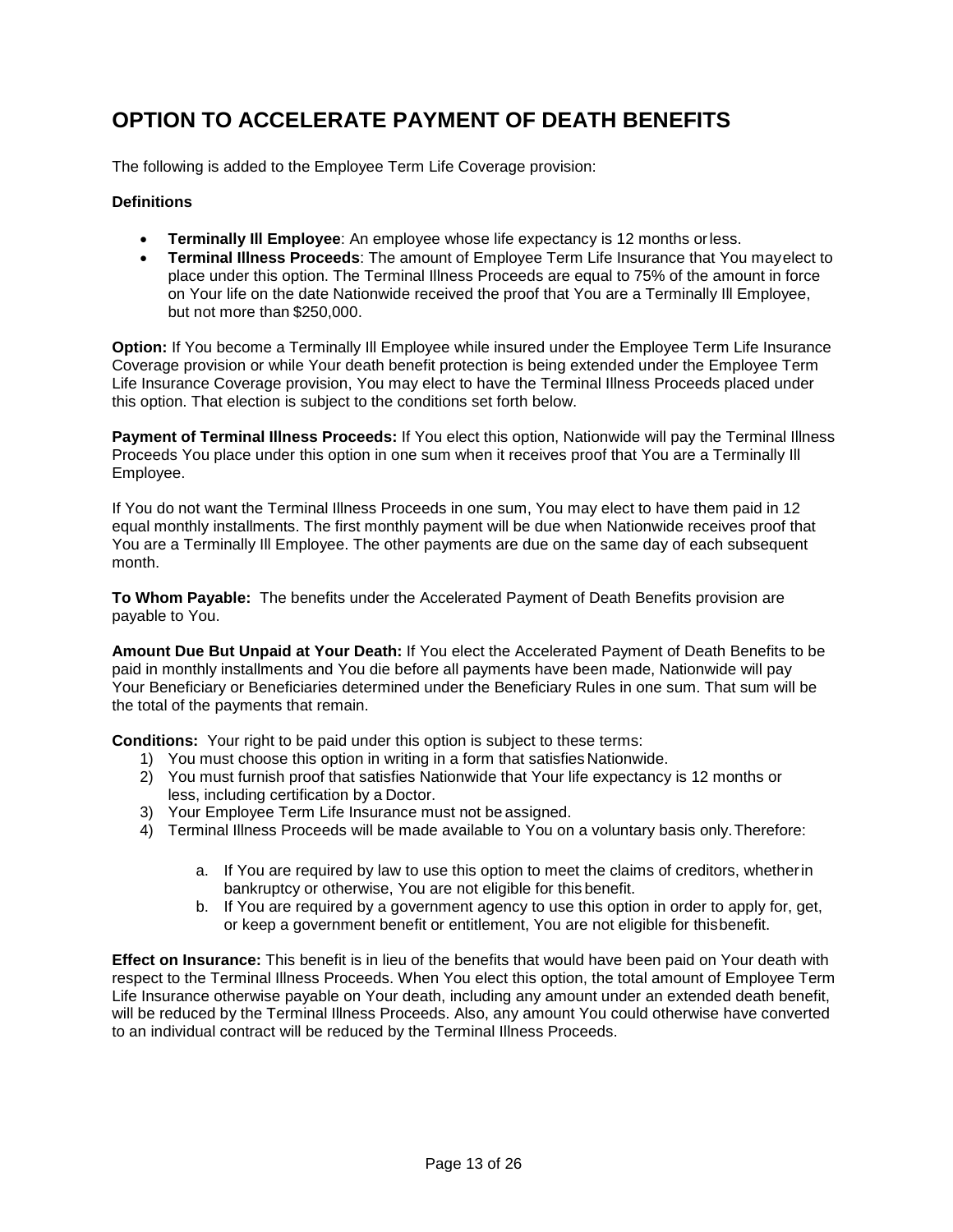# **Dependents Term Life Coverage**

## **FOR YOUR DEPENDENTS ONLY**

### **A. DEATH BENEFIT WHILE A COVERED PERSON**

If a Dependent dies while a Covered Person, the amount of insurance on that Dependent under this Coverage is payable when Nationwide receives written proof of death. For all optional insurance, issued after January 1, 2012, the benefits payable are limited if the participant or the participant's insured dependent commits suicide, while sane or insane, within two years of the issue date. In such case, liability will be limited to a return of all premiums paid during the policy period.

### **B. DEATH BENEFIT DURING A CONVERSION PERIOD**

A death benefit is payable under this section B if a Dependent dies:

- 1) within 31 days after ceasing to be a Covered Person; and
- 2) while entitled under section C to convert the insurance under this Coverage to an individual contract.

The amount of the benefit is equal to the amount of Dependents Term Life Coverage that you are entitled to convert. Benefits are payable when Nationwide receives proof of death, even if You did not apply for conversion.

### **C. CONVERSION PRIVILEGE**

If Your Qualified Dependent ceases to be insured or Your Dependents Term Life Coverage offered through the Group Contract ceases for one of the reasons stated below, the Qualified Dependent may convert all or part of their insurance under this Coverage to an individual life insurance contract. Evidence of insurability is not required. The reasons are:

- 1) Insured Member's employment terminates while the Insurance Contract is in force or Your Dependents membership in a Covered Class terminates;
- 2) Insured Member's death;
- 3) Your Qualified Dependent ceases to be a Dependent as defined under Qualified Dependent; or
- 4) The Insurance Contract terminates or the Insurance Contract is amended to cancel the insurance on the Insured Member's class under which Your Dependent was insured as shown in the Schedule of Benefits. You must have been insured under the Group Contract for at least 5 years.

Any such conversion is subject to the rest of this section C.

**Availability:** You must apply for the individual conversion policy and pay the first month's premium within 31 days after You cease to be insured for Dependents Term Life Coverage with respect to the Dependent.

**Individual Contract Rules:** The individual contract must conform to the following:

Amount: Your individual conversion policy will not be for an amount that is more than Your Dependents Term Life Coverage on the Dependent when Your insurance ends. But, if your Dependents Term Life Coverage ends because all Dependents Term Life Coverage under the Group Contract for Your class ends or the Insurance Contract ends, the total amount of individual insurance which may be obtained in place of all of the Dependents Term Life Coverage on the Dependent then ending under the Group Contract will not exceed the lesser of the following: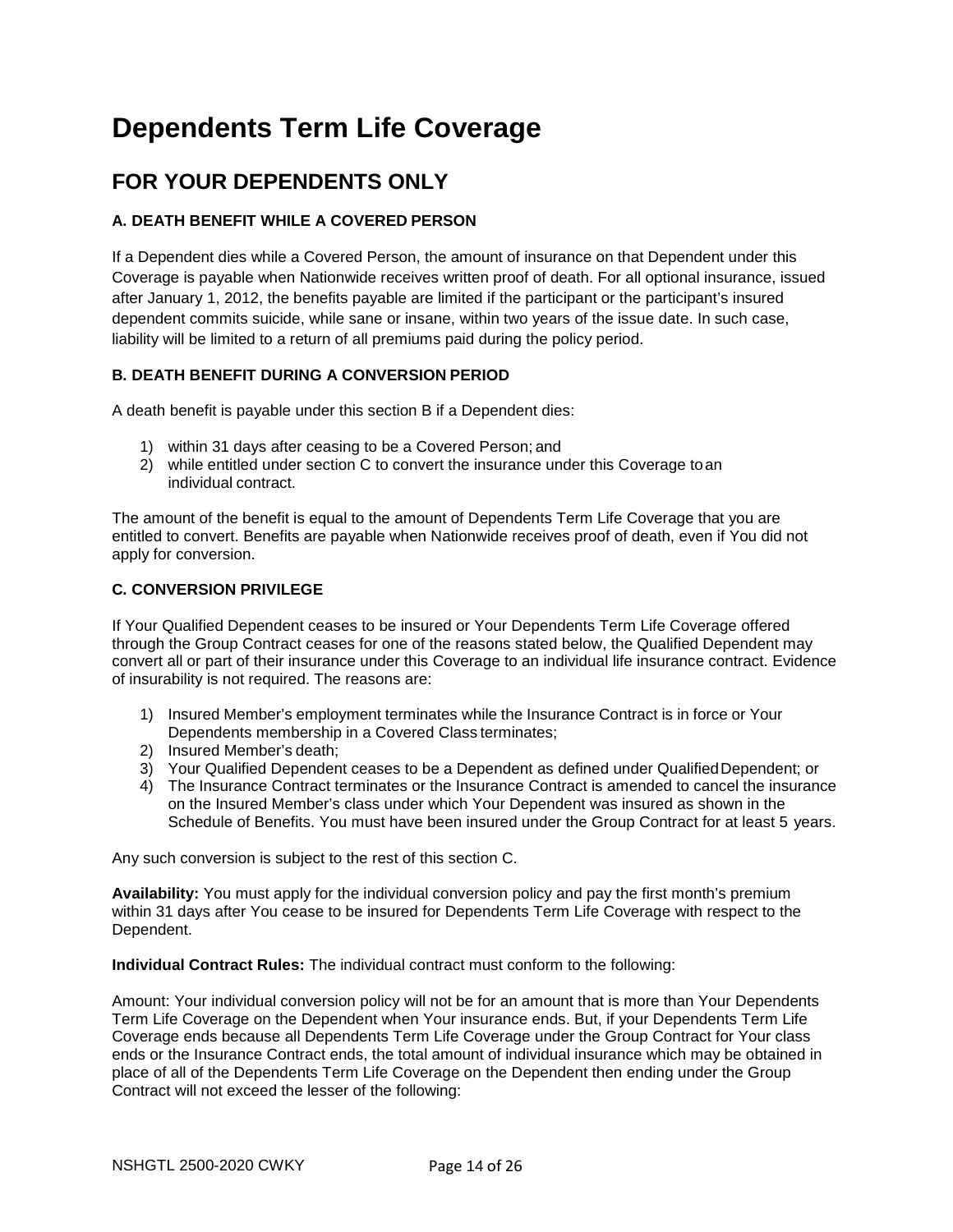- 1) The total amount of all Your Dependents Term Life Coverage on the Dependent then ending under the Group Contract reduced by the amount of group life insurance from any carrier for which You are or become eligible with respect to the Dependent within the next 31 days or
- 2) \$10,000.

Form: Your individual conversion policy may be any form of a life insurance contract that:

- 1) conforms to Title VII of the Civil Rights Act of 1964, as amended, having no distinction based on sex; and
- 2) is one that Nationwide usually issues at the age and amount for which You apply.

This does not include term insurance or a contract with disability or supplementary benefits.

Premium: the premium for Your individual conversion policy will be based on Nationwide's rate as it applies to the form and amount and to the Dependent's class of risk and age at the time.

Effective Date: Your individual conversion policy will be effective at the end of the 31-day period during which You may apply for it.

Any death benefit provided under a section of this Coverage is payable to You. If You are not living at the time of the death of a Dependent, the death benefit is payable to the Dependent's estate or, at Nationwide's option, to any one or more of these surviving relatives of the Dependent: wife; husband; mother; father; children; brothers; sisters.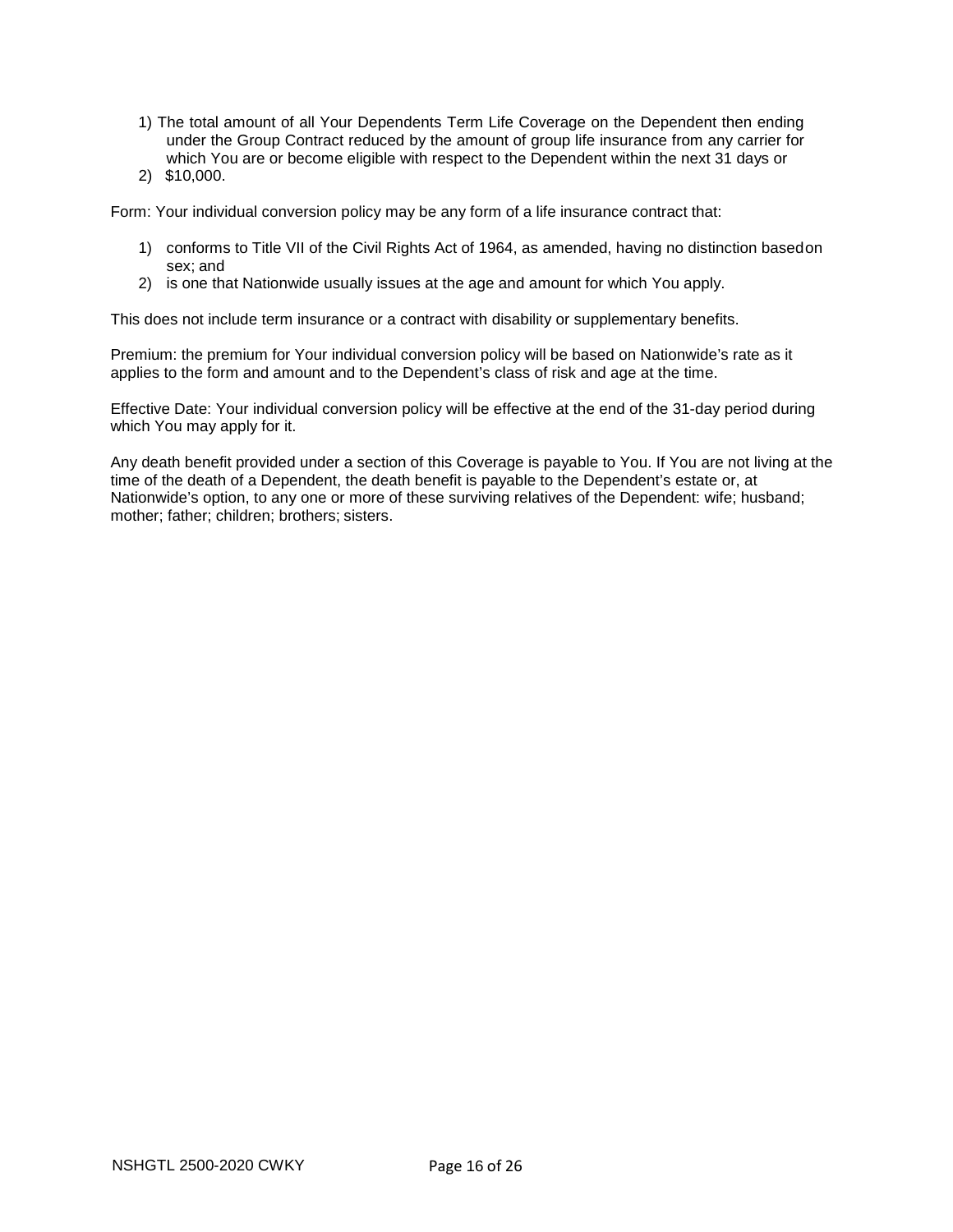# **Accidental Death and Dismemberment Coverage**

## **FOR YOU**

This Coverage pays benefits for Accidental Loss. Loss means the person's:

- 1) loss of life;
- 2) total and permanent loss of sight;
- 3) loss of hand or foot by severance at or above the wrist or ankle;
- 4) loss of leg or arm by severance at or above the knee or elbow;
- 5) total and permanent loss of speech;
- 6) total and permanent loss of hearing in both ears;
- 7) loss of thumb and index finder of the same hand by severance at or above the metacarpophalangeal joint;
- 8) loss due to Quadriplegia, Paraplegia, Hemiplegia or Uniplegia; or
- 9) loss due to Coma.

### **Definitions under Accidental Death and Dismemberment Coverage**

**Quadriplegia** means the complete and irreversible paralysis of both upper and both lower limbs.

**Paraplegia** means the complete and irreversible paralysis of both lower limbs.

**Hemiplegia** means the complete and irreversible paralysis of the upper and lower limbs on one side of the body.

**Uniplegia** means the complete and irreversible paralysis of one limb.

**Coma** means a profound state of unconsciousness from which the person cannot be aroused, even by powerful stimulation, as determined by the person's physician.

## **A. BENEFITS**

Benefits for Accidental Loss are payable only if all of these conditions are met:

- 1) The person sustains an Accidental bodily Injury while a Covered Person;
- 2) The Loss results directly from the Injury and from no other cause; and
- 3) The person suffers the Loss within 180 days after the Accident. But if the Loss is due to:
	- a. Quadriplegia, Paraplegia, Hemiplegia, or Uniplegia the person suffers the Loss within 365 days after the Accident.
		- b. Coma, that Loss:
			- i. begins within 31 days after the Accident;
			- ii. continues for one month; and
			- iii. is total, continuous, and permanent at the end of that one month period.

Any benefit for a Loss due to Coma will not begin until the end of the one-month period in (iii) above.

For the purposes of the Coverage:

- 1) Exposure to the elements will be considered an Accidental Injury.
- 2) It will be presumed that the person has suffered a Loss of life if the person's body has not been found within one year of disappearance, stranding, sinking, or wrecking of any vehicle in which the person was an occupant.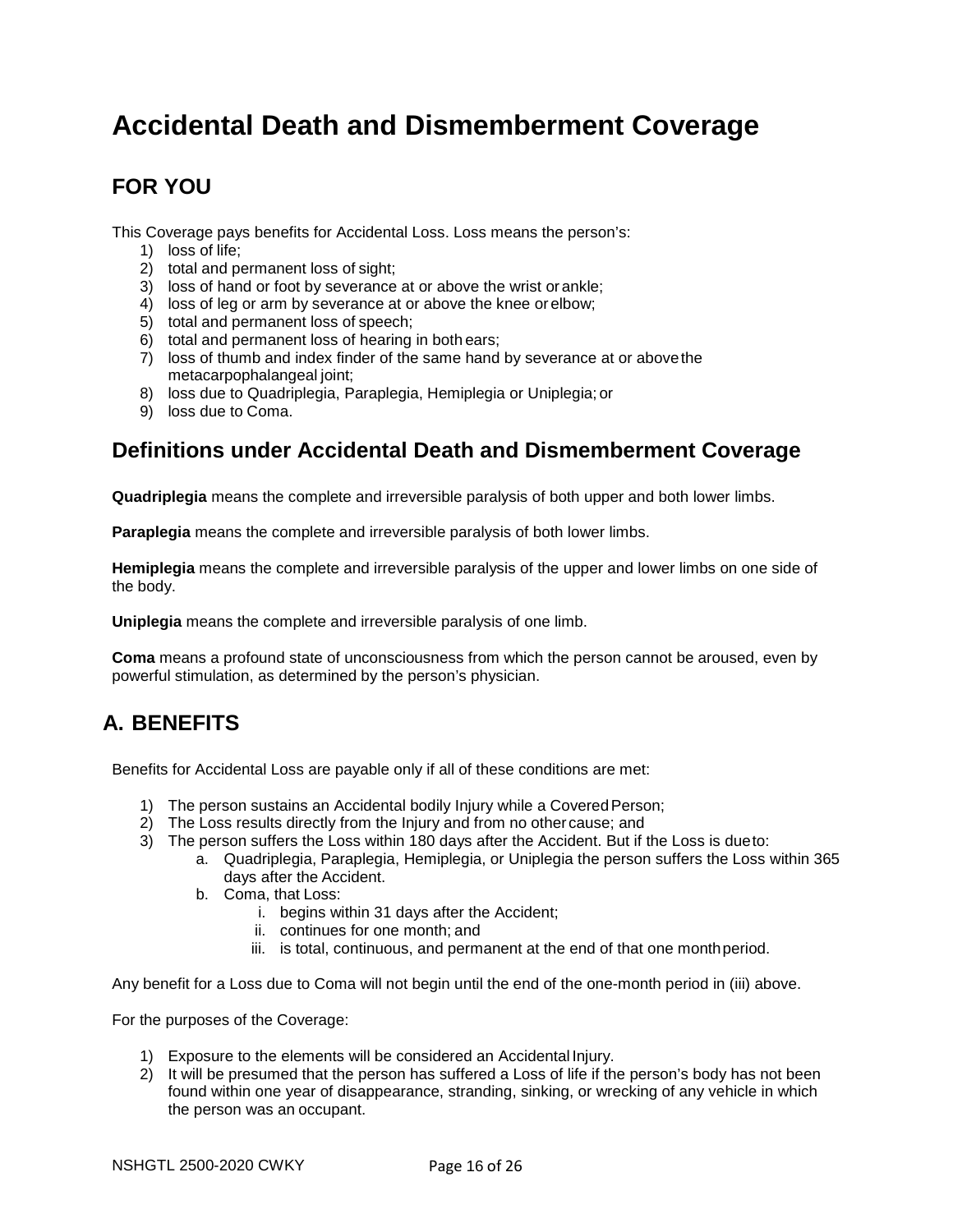Not all such Losses are covered. See Losses Not Covered below.

**Benefit Amount Payable:** The amount payable depends on the type of Loss as shown below. All benefits are subject to the Limitation Per Accident below.

| Loss of or by Reason of                                    | <b>Percent of the Person's</b> |
|------------------------------------------------------------|--------------------------------|
|                                                            | <b>Amount of Insurance</b>     |
|                                                            |                                |
|                                                            |                                |
|                                                            |                                |
|                                                            |                                |
| The sight of one eye and either one hand or one foot  100% |                                |
|                                                            |                                |
|                                                            |                                |
|                                                            |                                |
|                                                            |                                |
|                                                            |                                |
|                                                            |                                |
|                                                            |                                |
|                                                            |                                |
|                                                            |                                |
|                                                            |                                |
|                                                            |                                |
|                                                            |                                |
|                                                            |                                |
|                                                            | 1% per month, up to 100 months |

**Limitation Per Accident:** No more than the Amount of Insurance on a person at the time of the Accident will be paid for all Losses resulting from Injuries sustained in that Accident.

## **B. LOSSES NOT COVERED**

A Loss is not covered if it results from any of these:

- 1) Suicide or attempted suicide, while sane or insane;
- 2) Intentionally self-inflicted Injuries, or any attempt to inflict Injuries;
- 3) Sickness, whether the Loss results directly or indirectly from the Sickness;
- 4) Medical or surgical treatment of Sickness, whether the Loss results directly or indirectly from the treatment;
- 5) Any infection. But this does not include:
	- a. A pyogenic infection resulting from an Accidental cut or wound; or
	- b. A bacterial infection resulting from Accidental ingestion of a contaminated substance;
- 6) Taking part in an insurrection;
- 7) War, or any act of war. "War" means declared or undeclared war and includes resistance to armed aggression;
- 8) An Accident that occurs while the person is serving on full-time active duty for more than 30 days in any armed forces. But this does not include Reserve or National Guard active duty for training;
- 9) Commission of or attempt to commit a felony; or
- 10) Being intoxicated or under the influence of any narcotic or any hallucinogenic unless administered on the advice of a Doctor.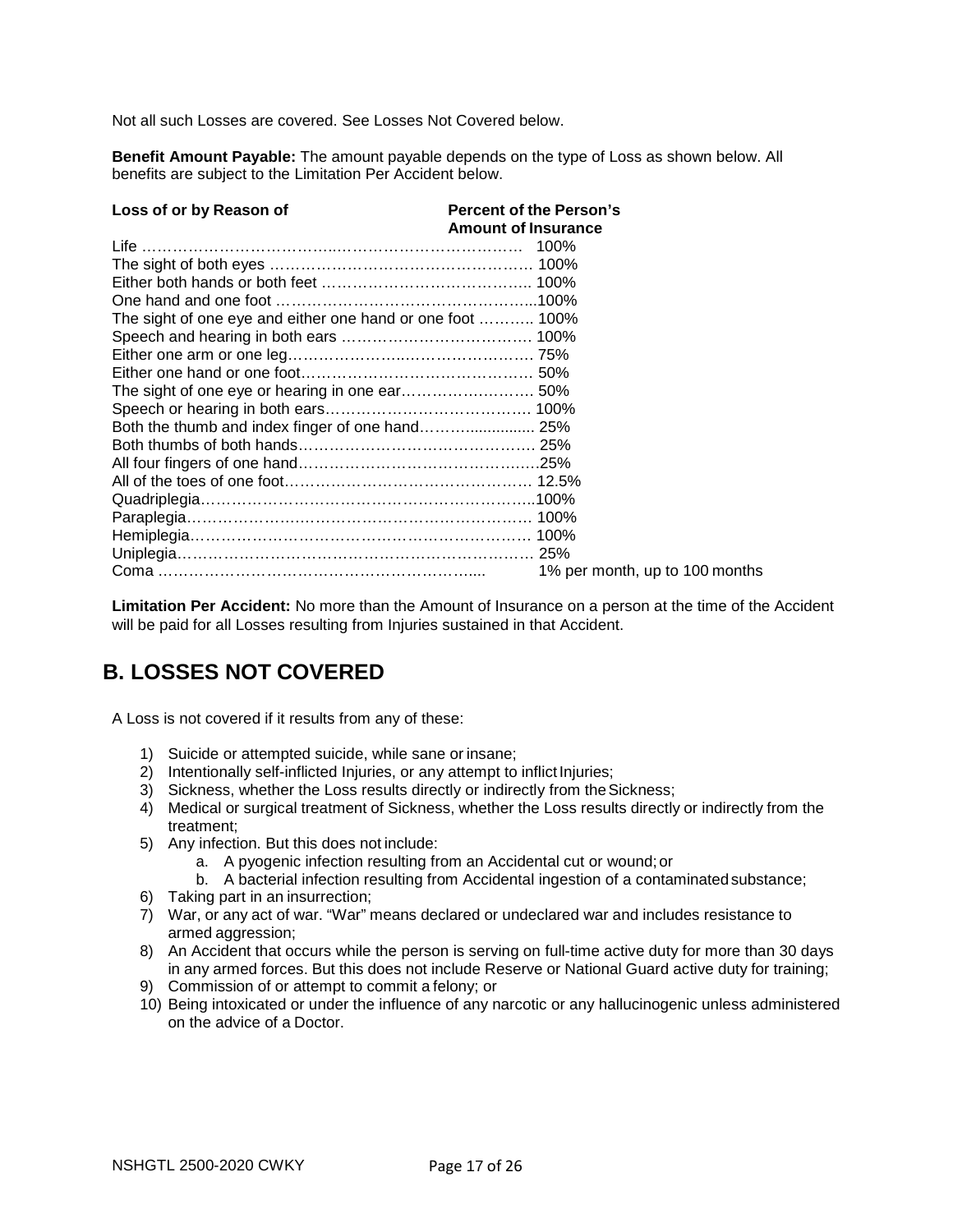### **C. ADDITIONAL BENEFITS UNDER ACCIDENTAL DEATH AND DISMEMBERMENT COVERAGE**

An additional benefit may be payable for a Loss for which a benefit is payable under the other terms of this Coverage or would be payable except for the Limitation Per Accident of those terms. Any such benefit is payable in addition to any other benefit payable under this Coverage. Any additional conditions that apply to an additional benefit are shown below. An additional benefit is payable only if those conditions are met.

### **1) Additional Benefit for Seat Belt and Air Bag**

If a Benefit due to Your Accidental Loss of life becomes payable under the terms of the Insurance Contract, We will pay an Additional Benefit, called the Seat Belt and Air Bag Benefit, if You were wearing a Seat Belt and the Automobile was equipped with Air Bag(s) at the time of the Accident, subject to all of the terms and limitations of the Insurance Contract and all of the following conditions:

- 1. The Seat Belt Benefit equals the lesser of (i) \$15,000 or (ii) 10% of the amount of the Accidental Death and Dismemberment Insurance Benefit paid because of Your Accidental death in accordance with the Schedule of Losses.
- 2. The Air Bag Benefit equals the lesser of (i) \$10,000 or (ii) 10% of the amount of the Accidental Death and Dismemberment Insurance Benefit paid because of Your Accidental death in accordance with the Schedule of Losses.
- 3. Satisfactory Proof that Your death resulted from an Automobile Accident independent of all other causes, and that You were wearing a Seat Belt at the time of the Accident must be received at the time of Claim. Proof that the Automobile was equipped with Air Bags may also be required.
- 4. No payment will be made for an Air Bag Benefit if, at the time of the Accident, You were not in a seat for which the Automobile provided an Air Bag, and wearing a Seat Belt.
- 5. A copy of the police Accident report must be submitted with the Claim. The report must certify the position of the Seat Belt.
- 6. No payment will be made for the Seat Belt or Air Bag Benefit for any Covered Person who is driving or riding as a passenger if:
	- a. the driver or passenger were intoxicated or under the influence of any narcotic or any hallucinogenic, unless administered on the advice of a Doctor; or
	- b. the Automobile's driver's, operator's, or any passenger's use of any intoxicant or drug is determined to be a contributing cause of the Accident, whether or not the intoxicant or drug was prescribed by a Provider.
	- c. a Loss results from driving or riding in any Automobile used in a race or a speed or endurance test, or for acrobatic or stunt driving.

The Additional Benefit for Seat Belt and Air Bag will be payable to Your Beneficiary, as determined in accordance with the Beneficiary provisions under the Insurance Contract.

#### *Definitions for this Seat Belt and Air Bag Benefit*

**Seat Belt:** A properly installed seat belt, lap and shoulder restraint, or other restraint approved by the National Highway Traffic Safety Administration.

**Automobile:** A motor vehicle licensed for use on public highways which is a self-propelled passenger vehicle that has four wheels and an internal combustion engine. It may include electric passenger vehicles and certain hybrids. It excludes all other motorized vehicles. The automobile must be a personally owned vehicle.

**Air Bag:** An inflatable supplemental passive restraint system installed by the manufacturer of the Automobile that inflates upon collision to protect an individual from Injury and death.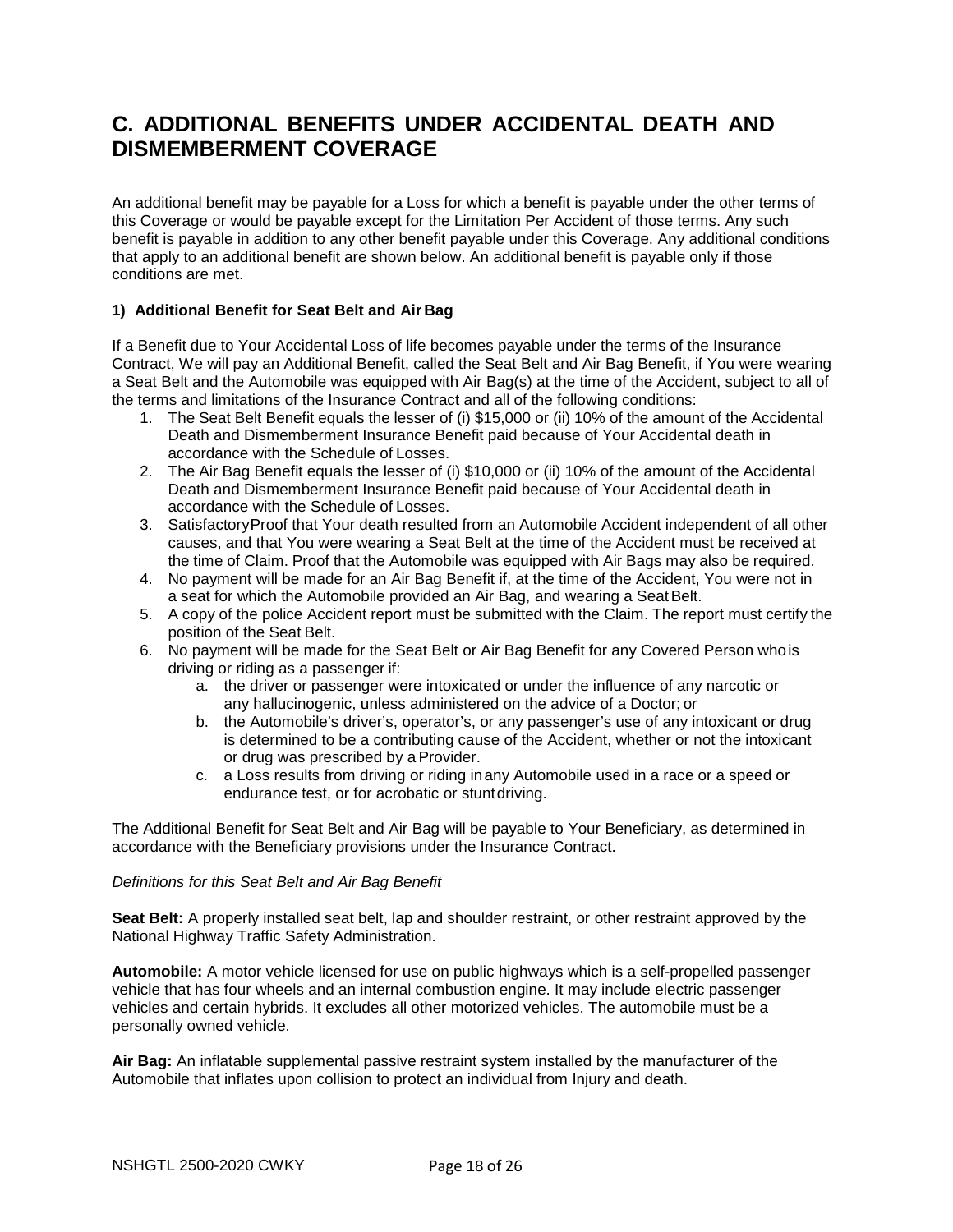### **2) Additional Benefit for Repatriation**

If You sustain Accidental Loss of life more than 75 miles from Your normal place of residence and indemnity for such Loss becomes payable under the terms of the Insurance Contract, We will reimburse expenses incurred for the transportation of the body of the deceased person, subject to all of the terms and limitations of the Insurance Contract and all of the following conditions:

- 1. Reimbursement for all expenses under this Additional Benefit will not exceed \$5,000;
- 2. Eligible expenses will include transportation of the body and charges directly related to the preparation of the body for such transportation;
- 3. Transportation of the body will be to the first resting place including, but not limited to, a funeral home or the place of interment in proximity to the normal place of residence of the deceased; and
- 4. Satisfactory proof of the actual expenses will be required at the time of Claim.

The Additional Benefit will be paid to Your Beneficiary, as determined in accordance with the Beneficiary provision under the Insurance Contract.

### **3) Additional Benefit for Common Carrier Accident**

If You sustain an Accidental Injury which results in a Loss payable under the terms of the Insurance Contract, an Additional Benefit of 50% of the amount payable for the Covered Loss as indicated in the Schedule of Losses will be paid, if Your Injury is sustained:

- 1. while You are boarding, riding, or exiting as a fare-paying passenger in a Common Carrier; or
- 2. as a direct result of the burning of the hotel, theater, school, or government building within which You are present at the time the fire begins.

### *Definition for this Benefit for Common Carrier Accident*

**Common Carrier:** A government licensed and regulated entity that is in the business of transporting fare paying passengers. The term Common Carrier does not include:

- privately arranged transportation;
- taxis;
- limousines.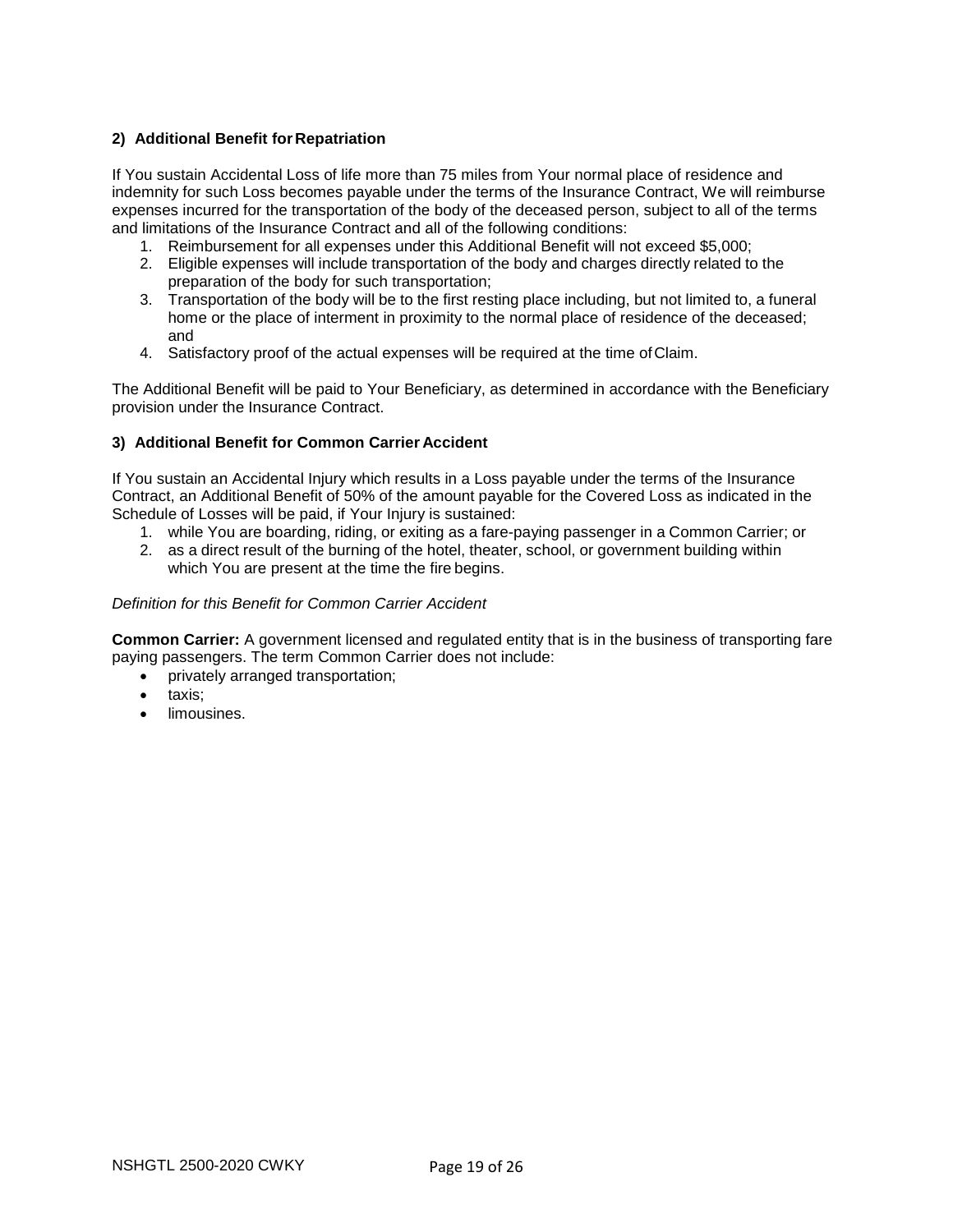# **General Information**

### **BENEFICIARY RULES**

The rules in this section apply to insurance payable on account of Your death, when the Coverage states that they do. But these rules are modified by any burial expenses rule in the Schedule of Benefits and, if there is an assignment, by the following section: Limits on Assignments and Effect of Gift Assignment of Rights of Group Life Insurance Under Another Group Contract.

**Beneficiary** means a person chosen, on a form approved by Nationwide, to receive the insurance benefits. You have the right to choose a Beneficiary for each Coverage under this Nationwide Group Contract.

If there is a Beneficiary for the insurance under a Coverage, the insurance benefit amount is payable to that Beneficiary. Any amount of insurance under a Coverage for which there is no Beneficiary at Your death will be payable to the first of the following: Your (a) surviving spouse; (b) surviving child(ren) in equal shares; (c) surviving parents in equal shares; (d) surviving siblings in equal shares; (e) estate. This order will apply unless otherwise provided in the Limits on Assignments.

You may change the Beneficiary at any time without the consent of the present Beneficiary. The Beneficiary change form must be filed through the Contract Holder. Change forms may be submitted electronically through the KHRIS Employee Self Service Center (ESS) or by paper on a form approved by Nationwide. If a change form is submitted electronically through ESS, the change will take effect immediately upon its submission and electronic signature. If a paper change form is submitted, the change will take effect on the date the form is signed. This will not apply to any amount paid by Nationwide before it receives the documentation. The beneficiaries last designated, either electronically or on paper, will be the beneficiaries to which benefits will be payable.

If there is more than one Beneficiary but the Beneficiary form does not specify their shares, they will share equally. If a Beneficiary dies before You, that Beneficiary's interest will end. It will be shared equally by any remaining Beneficiaries, unless the Beneficiary form states otherwise.

## **MODE OF SETTLEMENT RULES**

The rules in this section apply to Employee Term Life Insurance payable on account of Your death. These rules are subject to the Limits on Assignments section.

**Mode of Settlement** means payment other than in one sum. Employee Term Life Insurance is normally paid to the Beneficiary in one sum. However, a Mode of Settlement may be arranged with Nationwide for all or part of the insurance, as stated below.

**Arrangements for Mode of Settlement:** You may arrange a Mode of Settlement by proper written request to Nationwide. If, at Your death, no Mode of Settlement has been arranged for an amount of Your Employee Term Life Insurance, the Beneficiary and Nationwide may then mutually agree on a Mode of Settlement for that amount.

**Conditions for Mode of Settlement:** The Beneficiary must be a natural person taking in the Beneficiary's own right. A Mode of Settlement will apply to secondary Beneficiaries only if Nationwide agrees in writing. Each payment installment to a Beneficiary must not be less than \$20.00. A change of Beneficiary will void any Mode of Settlement arranged before the change.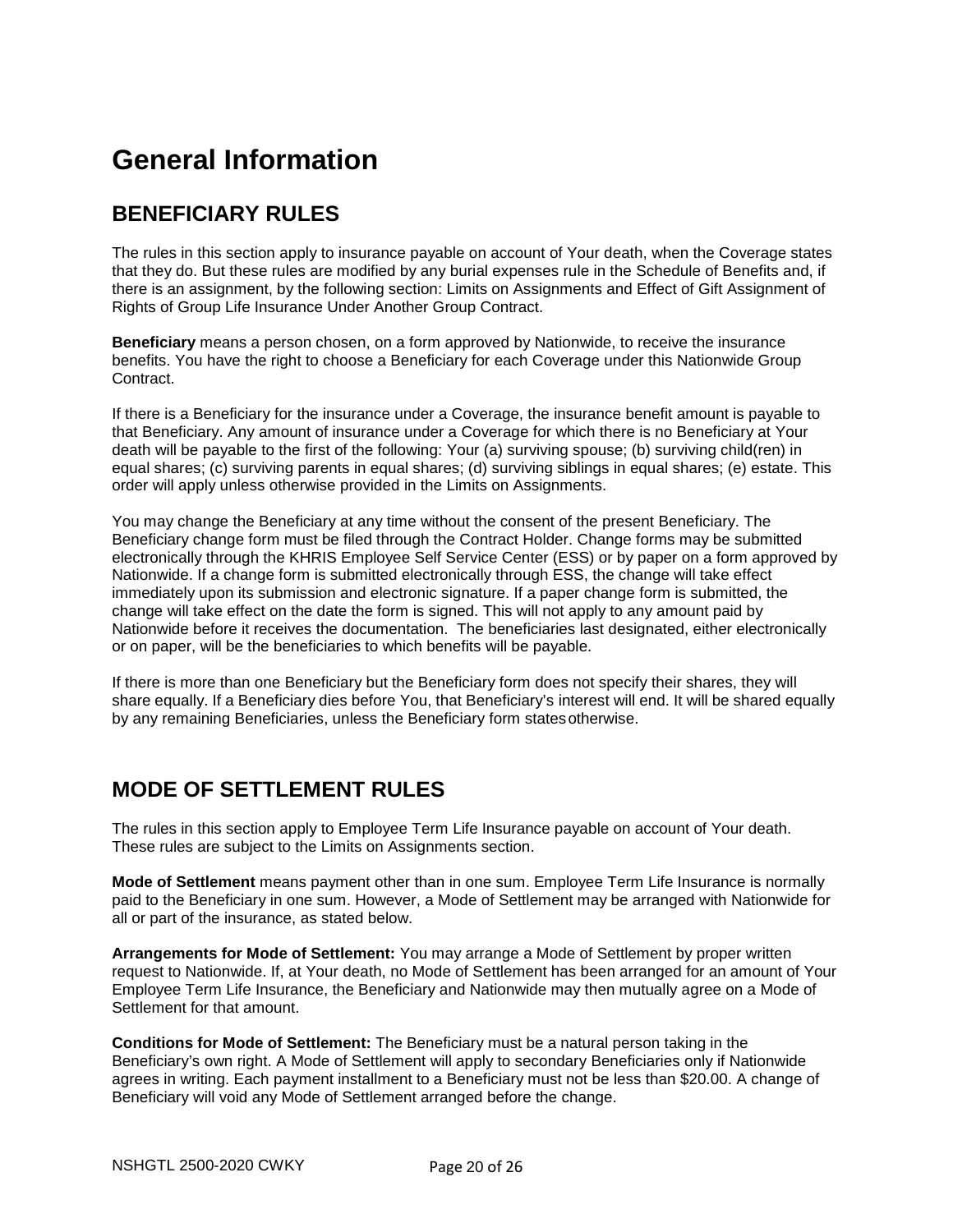**Choice by Beneficiary:** A Beneficiary being paid under a Mode of Settlement may, if Nationwide agrees, choose or change the Beneficiary's choice of a payee or payees to receive, in one sum, any amount which would otherwise be payable to the Beneficiary's estate.

Nationwide has prepared information about the modes of settlement available. Ask the Contract Holder for this information.

## **INCONTESTABILITY OF LIFE INSURANCE**

This limits Nationwide's use of Your statements in contesting an amount of Life Insurance for which You are insured. These are statements made to persuade Nationwide to accept You for insurance. They will be considered to be made to the best of Your knowledge and belief. These rules apply to each statement:

- 1) It will not be used in the contest unless:
	- a. It is in a written instrument signed by You; and
	- b. A copy of that instrument is or has been furnished to You or to Your Beneficiary.
- 2) If it relates to Your insurability, it will not be used to contest the validity of insurance which has been in force, before the contest, for at least two years during Your lifetime.

## **LIMITS ON ASSIGNMENTS**

You may assign Your insurance under a Coverage. Unless the Schedule of Benefits states otherwise, the following rules apply to assignments: (1) Insurance under any Coverage providing either death benefits or periodic benefits on account of disability may be assigned only as a gift assignment; (2) Insurance under any other Coverage may be assigned without restriction. Any rights, benefits or privileges that You have as an Employee may be assigned. This includes any right You have to choose a Beneficiary or to convert to another contract of insurance. Nationwide will not decide if an assignment does what it is intended to do. Nationwide will not be responsible for knowing that an assignment has been made unless it or a copy of the assignment is filed with Nationwide through the Contract Holder.

This paragraph applies only to insurance for which You have the right to choose a Beneficiary, when that right has been assigned. If an assigned amount of insurance becomes payable on account of Your death and, at Your death, there is no Beneficiary chosen by the assignee, it will be payable to:

- 1) the assignee, if living; or
- 2) the estate of the assignee, if the assignee is not living.

It will not be payable as stated in the Beneficiary Rules.

### **EFFECT OF GIFT ASSIGNMENT OF RIGHTS OF GROUP LIFE INSURANCE UNDER ANOTHER GROUP CONTRACT**

This section applies to all Coverages providing Employee death benefits. If You are eligible for insurance under the Group Contract on the Group Contract's effective date You will have no right, benefits, or privileges under any such Coverage if, on the day before that date, all the following were true:

- 1) You were insured for group life insurance under another group contract and that contract was issued by Nationwide or another insurance carrier to cover Employees of the Employer;
- 2) Your group life insurance under the other group contract ended; and
- 3) An irrevocable and absolute gift assignment made by You was in effect and:
	- a.) the gift assignment was made before the other contract ended;
	- b.) the assignment was of all Your rights, benefits, and privileges of the group life insurance under the other group contract;
	- c.) those rights were owned by the assignee of the assignee's successor; and
	- d.) the owner of those rights of the group life insurance under the other group contract on the day before this Group Contract's effective date will be the owner of the rights, benefits, and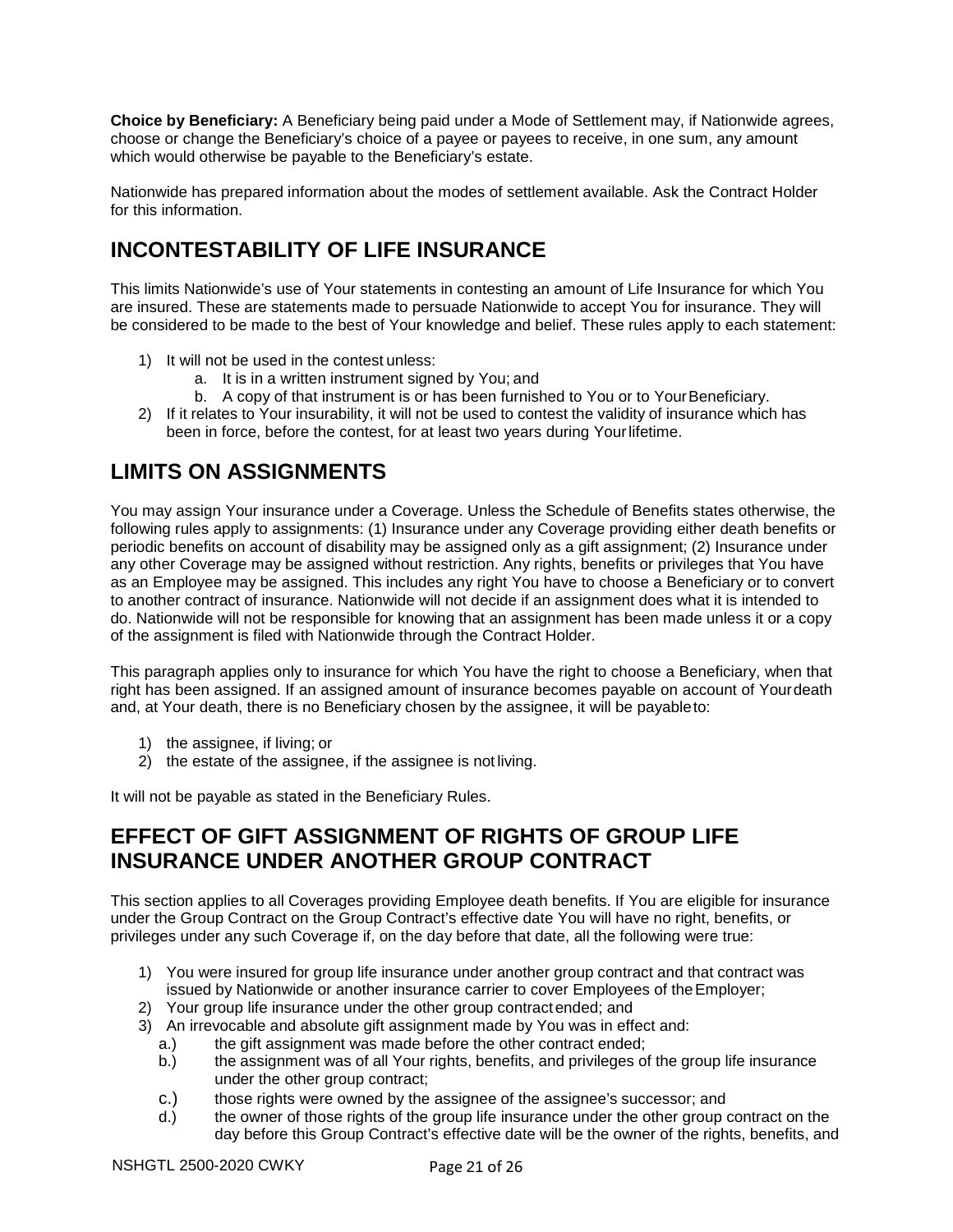privileges You would have had under a Coverage if this section did not apply. This includes, but is not limited to, any right of assignment You would have had under the Limits on Assignments section above. The term "assignee" as used in that section includes such an owner.

The term "group life insurance", as used above, means only group life insurance provided under a group contract in effect on the day before the date the Employer became included under the Group Contract.

### **DEFINITIONS**

**Accident or Accidental or Accidental Injury:** A specific unforeseen event, that is sudden, unexpected, and unintended, over which a Covered Person has no control and which happens while the Covered Person is covered under this Insurance Contract and which directly, and from no other cause, results in an Injury.

**Active Work Requirement:** A requirement that You be actively at work full time at the Employer's place of business, or at any other place that the Employer's business requires You to go. You are considered actively at work during normal vacation if You were actively at work on Your last regular scheduled workday.

**Benefit:** The dollar amount payable by Nationwide to a Claimant or Beneficiary under the Insurance Contract.

**Calendar Year:** A year starting January 1.

**Commonwealth-Paid Employee:** Employees employed by agencies designated as "Commonwealthpaid." For a list of Commonwealth-Paid Employees, click **[here](http://personnel.ky.gov/NR/rdonlyres/F0F62D5B-DF98-4EBF-AED2-069114B60AF4/0/KHRISCommonwealthPaidAgencies.pdf)**.

**Contract Holder:** Commonwealth of Kentucky.

**Contributory Insurance, Non-contributory Insurance:** Contributory Insurance is insurance for which the Contract Holder has the right to require Your contributions. Non-contributory Insurance is insurance for which the Contract Holder does not have the right to require Your contributions. The Schedule of Benefits shows whether insurance under a Coverage is Contributory Insurance or Non-contributory Insurance.

**Coverage:** The right of the Covered Person to receive Benefits subject to the terms, conditions, limitations and exclusions of the Insurance Contract.

**Covered Person:** You and Your Eligible Dependents whom You have enrolled for insurance and paid any Premium due under the Insurance Contract.

**Dependent:** Your spouse to whom You are legally married or Your unmarried children to 26 years old who meet the criteria of a Qualified Dependent .

**Dependents Insurance:** Insurance on the Dependent of a Covered Person.

**Doctor:** A Licensed practitioner of the healing arts acting within the scope of the license.

**Employee, State Employee:** A person employed by the Employer. The term also applies to that person for any rights after insurance ends.

**Employee Insurance:** Insurance on the employed person.

**The Employer:** The entity or organization that employs the Employee and participates in the Commonwealth of Kentucky group life insurance program.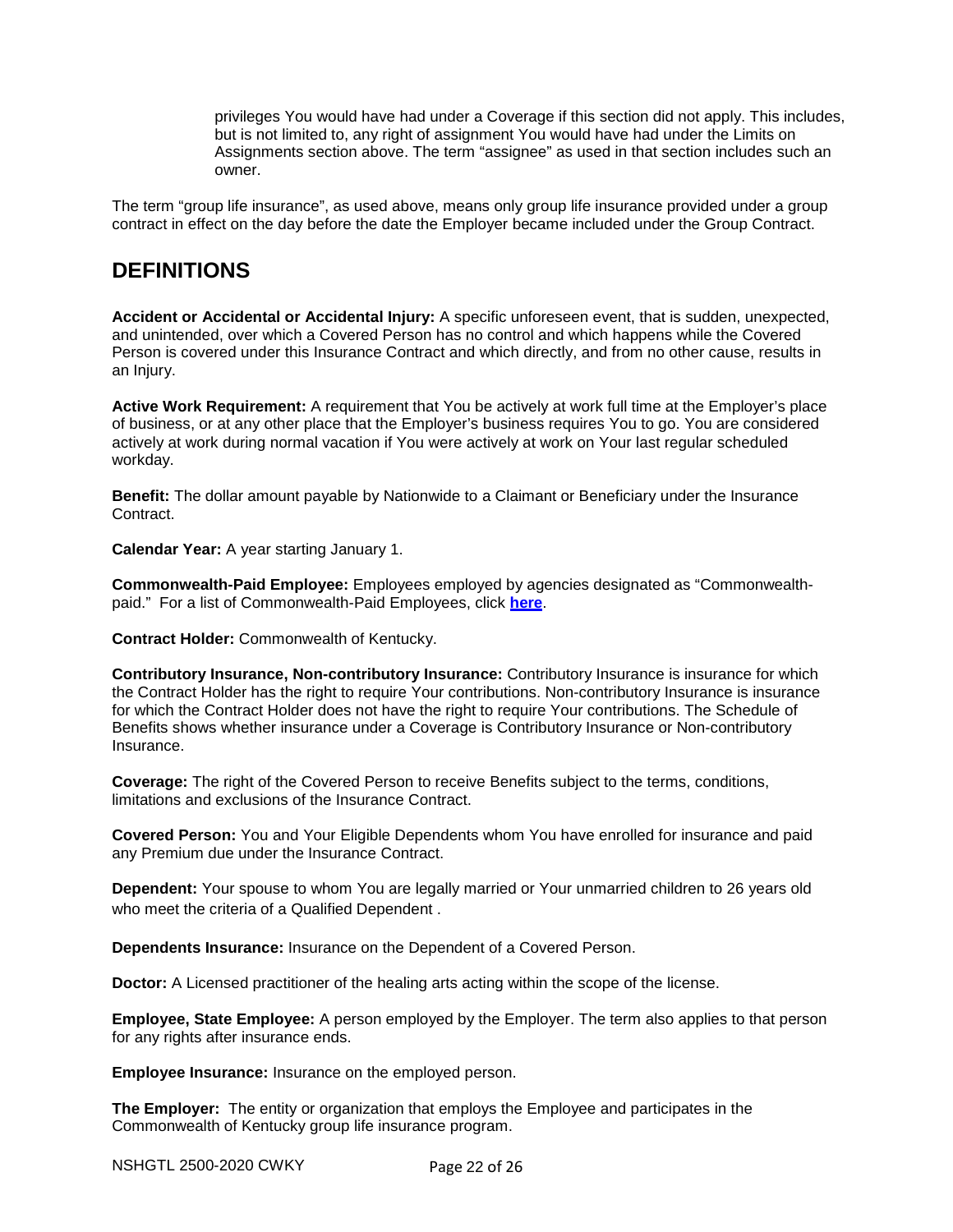**Group Insurance Contract, Insurance Contract, Group Contract:** The agreement between Us and the Contract Holder which states the terms, conditions, limitations, and the exclusions regarding Coverage.

**Group Insurance Certificate, Certificate:** This document which provides a description of the Coverage available under the Insurance Contract.

**Injury:** Bodily harm which is the direct result of an Accident and not related to any other cause.

**Insured Member:** A person who is a Member, who has qualified for insurance by completing any Employment Waiting Period, paid any premium due, and for whom insurance under the Insurance contract has become effective.

**Kentucky Human Resources Information System (KHRIS):** A software system designed to manage human resource processes for the Commonwealth.

**Kentucky Human Resources Information System Employee Self Service Center (ESS):** The online pathway for state employees to access and update employment information. Employees can manage benefits, payroll information, personal information, and working time through this online pathway.

**Member:** An Employee of and Employer that participates in the Commonwealth of Kentucky group life insurance program and who contributes to one of the state-administered retirement systems.

**Nationwide, We, Us, Our, the Insurer:** The Nationwide Life Insurance Company.

**Non-Commonwealth-Paid Employee:** Employees employed by agencies designated as "non-Commonwealth-paid." For a list of Non-Commonwealth Paid Employees click **[here](http://personnel.ky.gov/NR/rdonlyres/7A93B751-EF51-4086-A8D2-B385490C9449/0/KHRISNonCommonwealthPaid.pdf)**.

**Sickness:** Any disorder of the body or mind of a Covered Person, but not an Injury; pregnancy of a Covered Person, including abortion, miscarriage or childbirth.

**You, Your:** An Employee.

### **CLAIM RULES**

These rules apply to payment of benefits under all Accident Coverages.

**Proof of Loss:** Nationwide must be given written proof of the loss for which claim is made under the Coverage. This proof must cover the occurrence, character, and extent of that loss. It must be furnished within 90 days after the date of the loss. But, if any Coverage provides for periodic payment of benefits at monthly or shorter intervals, the proof of loss for each such period must be furnished within 90 days after its end.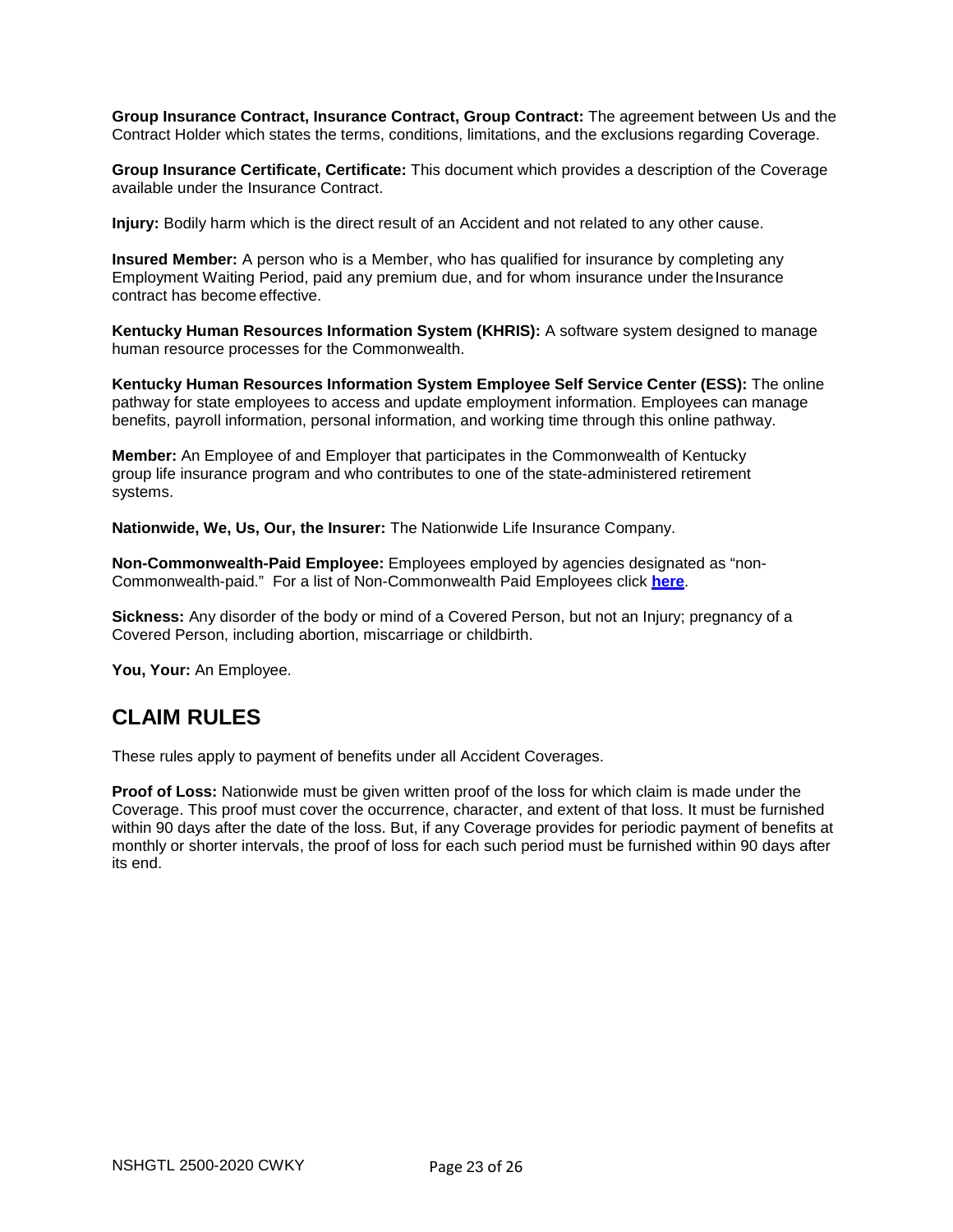A claim will not be considered valid unless the proof is furnished within these time limits; however, in some situations, it may not be reasonably possible to do so. In that case, the claim will still be considered valid if the proof is furnished as soon as reasonably possible.

**When Benefits are Paid:** Benefits are paid when Nationwide receives written proof of the loss. However, if a Coverage provides that benefits are payable at equal intervals of a month or less, Nationwide will not have to pay those benefits more often.

**Physical Exam and Autopsy:** Nationwide, at its own expense, has the right to examine the person whose loss is the basis of claim. Nationwide may do this when and as often as is reasonable while the claim is pending. Nationwide also has the right to arrange for an autopsy in case of Accidental death, if it is not forbidden by law.

**Legal Action:** No action at law or in equity shall be brought to recover on the Group Contract until 60 days after the written proof described above is furnished. No such action shall be brought more than three years after the end of the time within which proof of loss is required.

### **INCONTESTABILITY OF INSURANCE TO WHICH THE CLAIM RULES APPLY**

This limits Nationwide's use of Your statements in contesting an amount of that insurance for which You are insured. These are statements made to persuade Nationwide to effect an amount of that insurance. They will be considered to be made to the best of Your knowledge and belief. These rules apply to each statement:

- 1) It will not be used in a contest to avoid or reduce that amount of insurance unless:
	- a. It is in a written instrument signed by You; and
	- b. A copy of that instrument is or has been furnished to You.
- 2) It will not be used in the contest after that amount of insurance has been in force, before the contest, for at least two years during Your lifetime.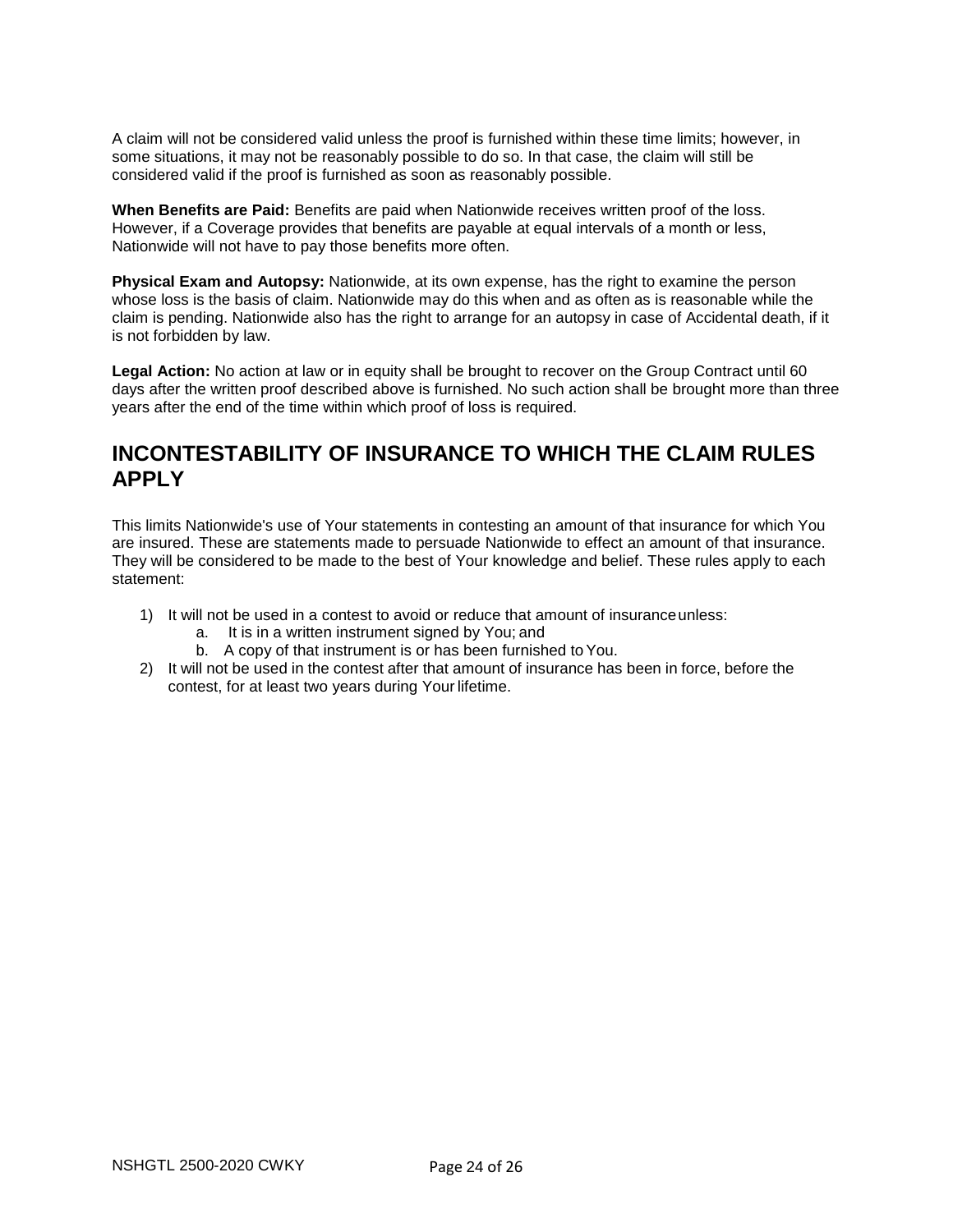# **When Your Insurance Ends**

### **EMPLOYEE AND DEPENDENTS INSURANCE**

Your Employee Insurance or Your Dependents Insurance will end when the first of these occurs:

- Your membership in the Covered Classes for the insurance ends because Your employment ends (see below) or for any other reason;
- The part of the Group Contract providing the insurance ends;
- For Contributory Insurance under a Coverage of the Group Contract, You fail to pay, when due, any contribution required. But, if Employee Insurance is Contributory, failure to contribute for Dependents Insurance will not cause Your Employee Insurance to end; or
- The Insurance is Dependents Insurance under the Dependents Term Life Coverage and Your Employee Insurance under the Employee Term Life Coverage ends.

Your Dependents Insurance for a Qualified Dependent under a Coverage will end when that person ceases to be a Qualified Dependent for that Coverage.

**Continued Coverage for an Incapacitated Child:** This applies to the Dependents Insurance You have for a child. The insurance for the child will not end on the date the age limit in the definition of Qualified Dependent is reached if both of these are true:

- 1) The child is then mentally or physically incapable of earning a living; and
- 2) The child depends on You for support and maintenance.

If these conditions are met, the age limit will not cause the child to stop being a Qualified Dependent under that Coverage. This will apply as long as the child remains so incapacitated. Nationwide must receive proof of that the child is mentally or physically incapable of earning a living within the first 31 days after the child turns 26 years of age

**End of Employment**: For insurance purposes, Your employment will end when You are no longer a fulltime Employee actively at work for the Employer. Employee Term Life Coverage shall terminate on the last day of the same month Your employment terminated. But, under the terms of the Group Contract, the Contract Holder may consider You as still employed in the Covered Classes during certain types of absences from full-time work. If an Employee is on family medical leave, the state contribution for life insurance shall be maintained by the Employer. This is subject to any time limits or other conditions stated in the Group Contract.

If You stop active full-time work for any reason, You should contact the Employer at once to determine what arrangements, if any, have been made to continue any of Your insurance.